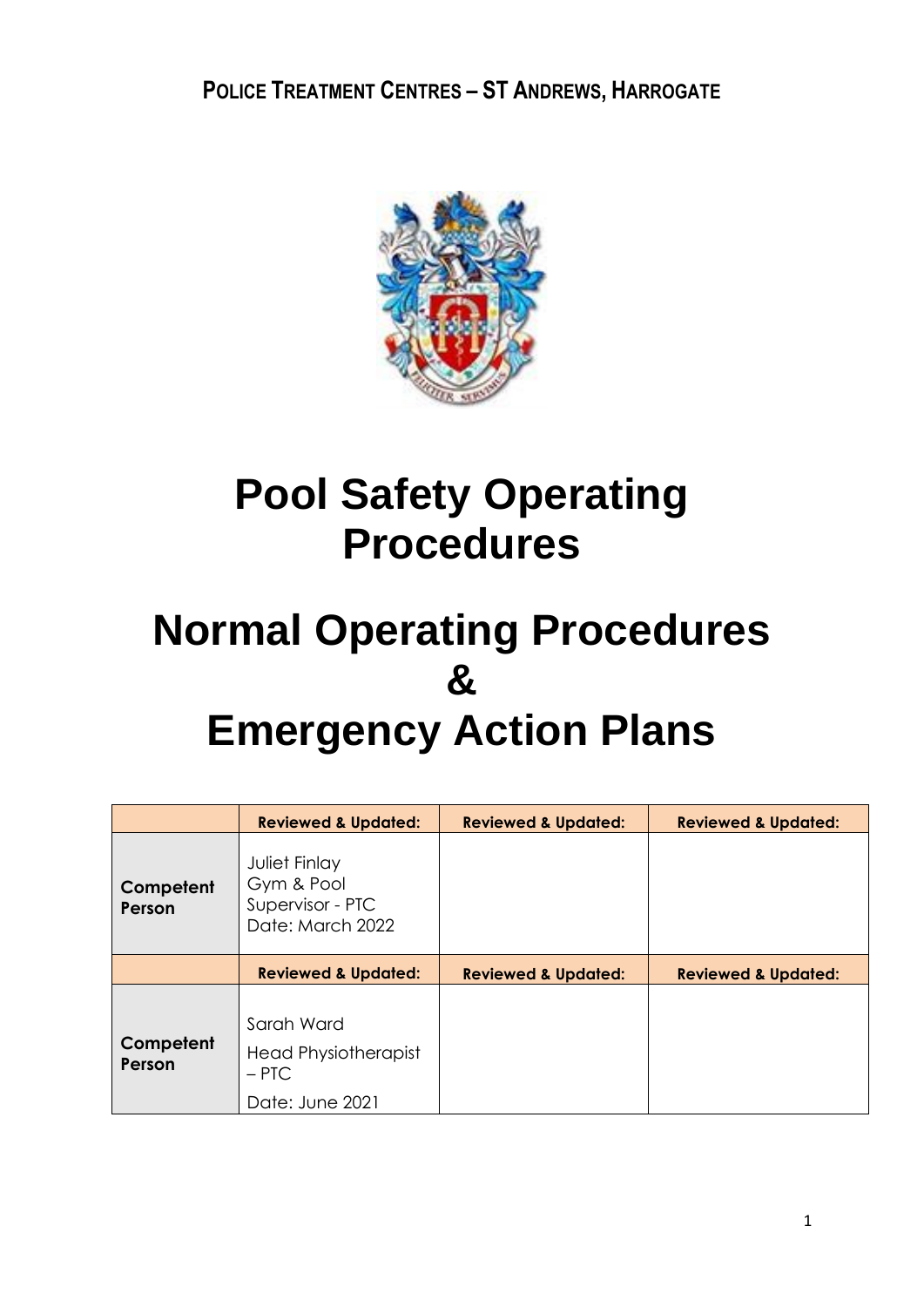# **Contents**

# **1 Details of the Pool**

- 1.0 Plan of the building
- 1.1 Dimensions and depths
- 1.2 Features and equipment

# **2 Maximum Bather Loads**

- 2.1 Bather control and numbers
- 2.2 Bather loads for each pool
- 2.3 Bather loads per session
- 2.4 Action to control maximum bather loads

# **3 Potential Risk Factors**

- 3 Main hazards and control measures for each swimming pool
- 3.1 Generic hazards
- 3.2 Known hazards
- 3.3 Users of particular risk
- 3.4 Accident analysis

# **4 Dealing with Pool Users**

- 4 Arrangements for communicating safety messages to customers
- 4.1 Prevention through education / supervision
- 4.1.2 Rules of the facility
- 4.1.3 User care
- 4.1.4 Poolside rules for patients and pool responders
- 4.1.5 Swimwear policy
- 4.2 Controlling access
- 4.2.1 Controlling admissions
- 4.2.2 Preventing unauthorised access
- 4.3 Under 8's admission policy
- 4.4 Child protection

# **5 ER Pool Responder Duties and Responsibilities**

- 5.0 Duties of a pool responder
- 5.1 Regular ER pool responder training & competency assessment
- 5.1.1 Records of training
- 5.2 ER Pool Responder Qualifications
- 5.3 ER Pool Responder communications
- 5.4 No. of ER Pool Responders for particular activities
- 5.5 ER Pool Responder staffing ratios for rescue
- 5.6 ER Pool Responder positions & zones
- 5.7 ER Pool Responder interventions

# **6 Systems of Work**

6 Lines of call out and supervision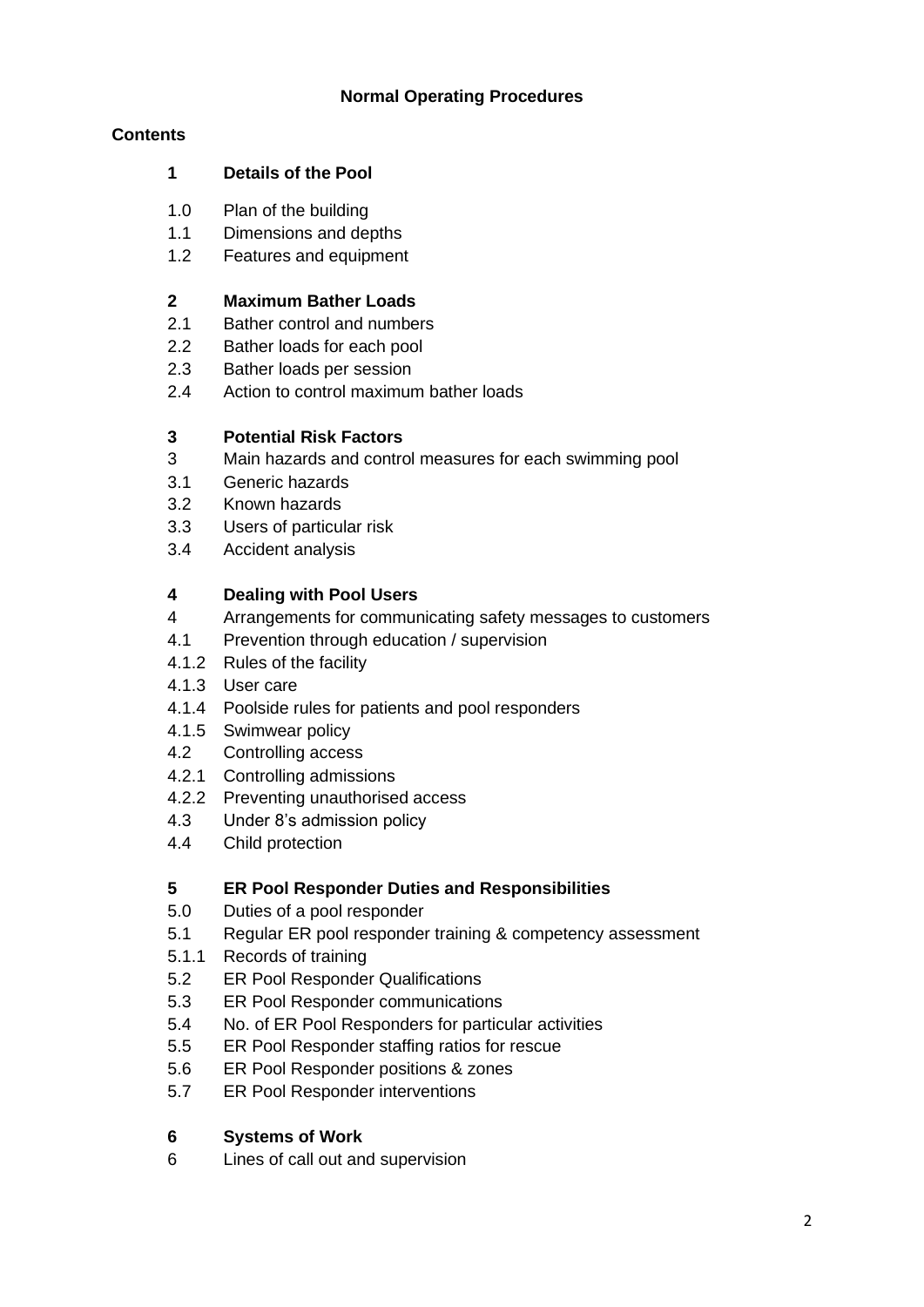- 6.1 Poolside rotation
- 6.2 Maximum poolside work times

# **7 Detailed Work Instructions**

- 7 Pool-cleaning procedures
- 7.1 Opening and closing checklist
- 7.2 Diving procedures
- 7.3 Regular maintenance
- 7.4 Pool water treatment

# **8 First Aid Supplies and Training**

- 8 Equipment
- 8.1 Location, checking and stock ordering and control
- 8.2 Eye wash stations
- 8.3 First aiders & training
- 8.3.1 Records of training
- 8.4 Sharps kit location and use
- 8.5 Links with emergency services
- 8.6 Location of accident forms and reporting

# **9 Details of Alarm Systems and Emergency Equipment, Maintenance**

# **Arrangements**

- 9 Alarm systems
- 9.1 Building and premises
- 9.2 Accessible Toilet
- 9.3 Plant room and chemicals etc.
- 9.4 Emergency Equipment
- 9.5 Operation

# **10 Condition of Hire to Outside Organisations**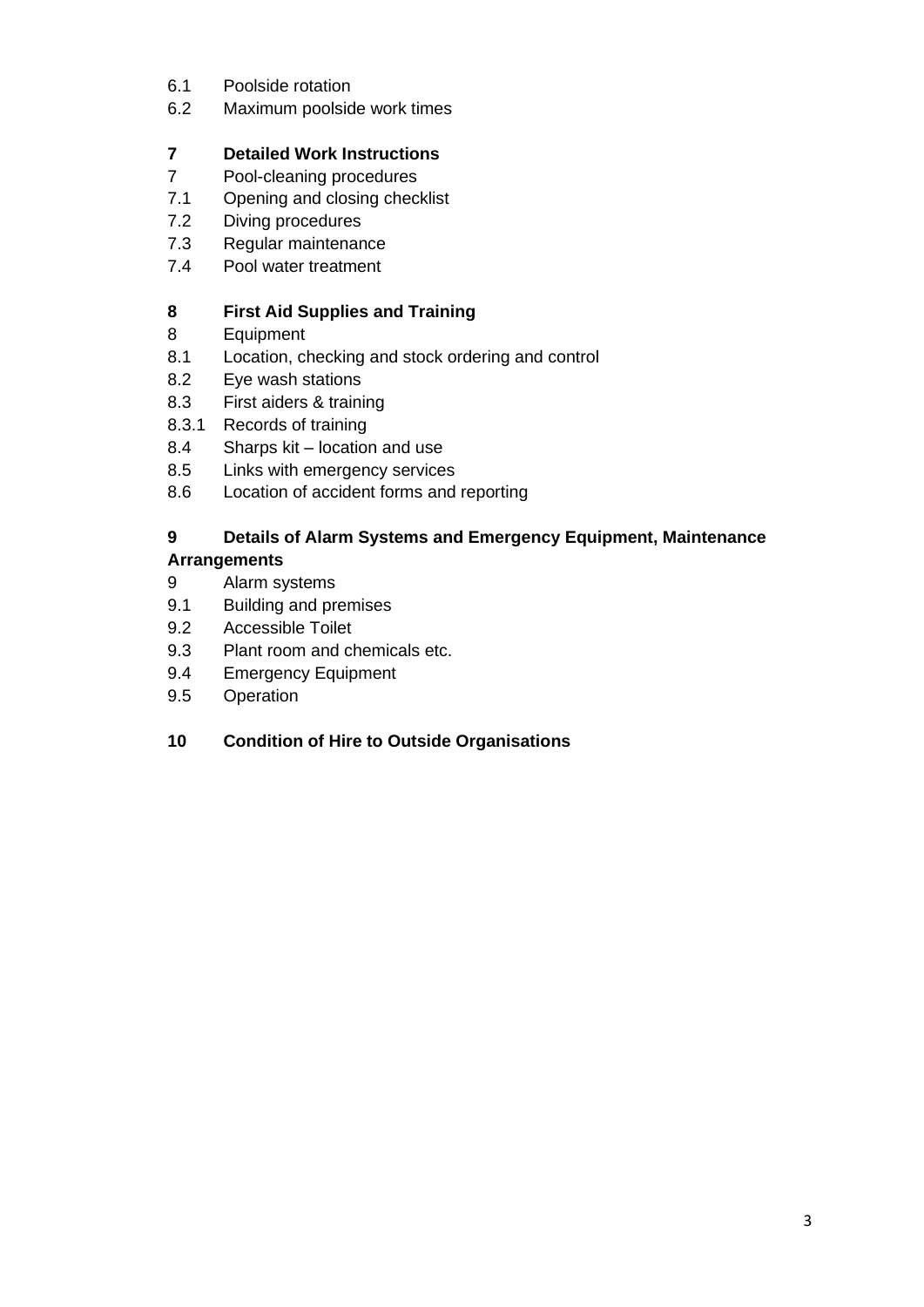#### **Emergency Action Plan**

# **Contents**

#### **Overcrowding**

- 1 Lines of communications
- 1.1 Employee roles and responsibilities in the event of overcrowding
- 1.2 Access control
- 1.3 Stopping access
- 1.4 Management of numbers in changing rooms
- 1.5 Emergency action
- 1.6 Crowd Management

#### **Disorderly Behaviour Including**

- 2 Action to take for disorderly behaviour
- 2.1 Employee roles and responsibilities in the event of disorderly behaviour
- 2.2 Who to contact internally and externally should disorderly behaviour occur
- 2.3 Physical violence
- 2.4 Threat of violence
- 2.5 Violence to Employee
- 2.6 Sexual assault
- 2.7 Child protection
- 2.8 Managing victim, friends and relatives

#### **Lost Child**

3 Action to take in the building

#### **Lack of Water Clarity**

- 4 Lines of communication
- 4.1 What constitutes poor visibility
- 4.2 Immediate action if visibility and safety is compromised<br>4.3 Pool evacuation and or closure
- Pool evacuation and or closure

#### **Fire and Evacuation Procedure**

- 5 How to raise the alarm
- 5.1 Controlled evacuation of building
- 5.2 Evacuation of bathers
- 5.3 Assembly point
- 5.4 Managing bathers including accessible swimming requirements
- 5.5 Contacting emergency services<br>5.6 Emplovee roles and responsibili
- Employee roles and responsibilities in the event of Fire or building evacuation
- 5.7 Personal safety
- 5.8 Access and arrival of emergency services

#### **Bomb Threat & Firearms or Weapons Attack**

- 6 Action to take if you are alerted to a bomb threat
- 6.1 Lines of communication
- 6.2 Evacuation procedure
- 6.3 Suspicious packages procedure
- 6.4 Employee roles and responsibilities in the event of a Bomb threat
- 6.5 Who to contact internally and externally should a Bomb threat be received
- 6.6 Access and arrival of emergency services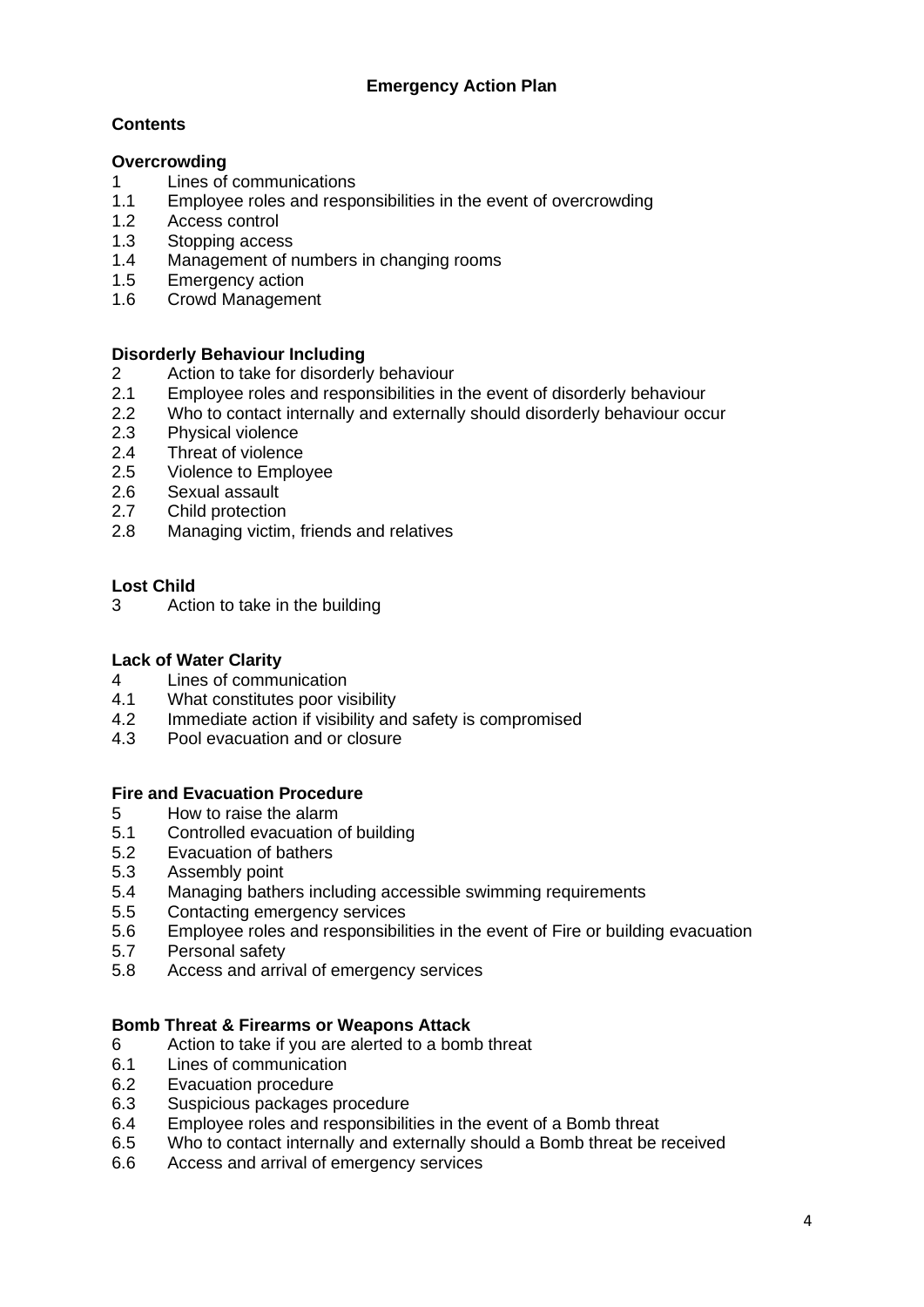#### 6.7 Firearms or Weapons attack

#### **Lighting/Power Failure**

- 7 Action to take during the day
- 7.1 Action to take during the night
- 7.2 Controlled closure
- 7.3 Emergency lighting
- 7.4 Contacting energy suppliers/utility companies
- 7.5 Management of pool plant room post power failure

#### **Structural, Component or Equipment Failure**

- 8 Minor and major structural failure
- 8.1 Evacuation procedure
- 8.2 Lines of communication

#### **Toxic Gas Emission and Contact with Chemicals / Natural Gas Leak**

- 9 Evacuation procedure
- 9.1 Lines of communication
- 9.2 Information required for emergency services
- 9.3 Access and arrival of emergency services

#### **Serious Injury to a Member of Public / Patient**

- 10 Raising the alarm and lines of communication
- 10.1 Action
- 10.2 Casualty management
- 10.3 Each person's role
- 10.4 Emergency equipment available
- 10.5 Access and arrival of emergency services

#### **Discovery of Casualty in the Water and Dealing with Spinal Injuries**

- 11 Lines of communication and raising the alarm during a poolside emergency
- 11.1 Action upon seeing a casualty(s) in the water
- 11.2 Landing bathers and areas main pool
- 11.2.1 Landing bathers and areas hydrotherapy pool
- 11.3 Methods and lines of communication
- 11.4 Actions by supporting employees
- 11.5 Safe management of spinal injuries
- 11.6 Managing bathers<br>11.7 Managing emerger
- Managing emergency services
- 11.8 Accident reporting

#### **Faecal, Blood or Vomit Pool Water Contamination**

- 12 Lines of communication
- 12.1 Action to take in the event of pool water contamination
- 12.2 Employee roles and responsibilities in the event of pool water contamination
- 12.3 Who to contact internally and externally in the event of pool water contamination
- 12.4 Dealing with patients and communication
- 12.5 Showers
- 12.6 Reducing contamination
- 12.7 Pool closure requirements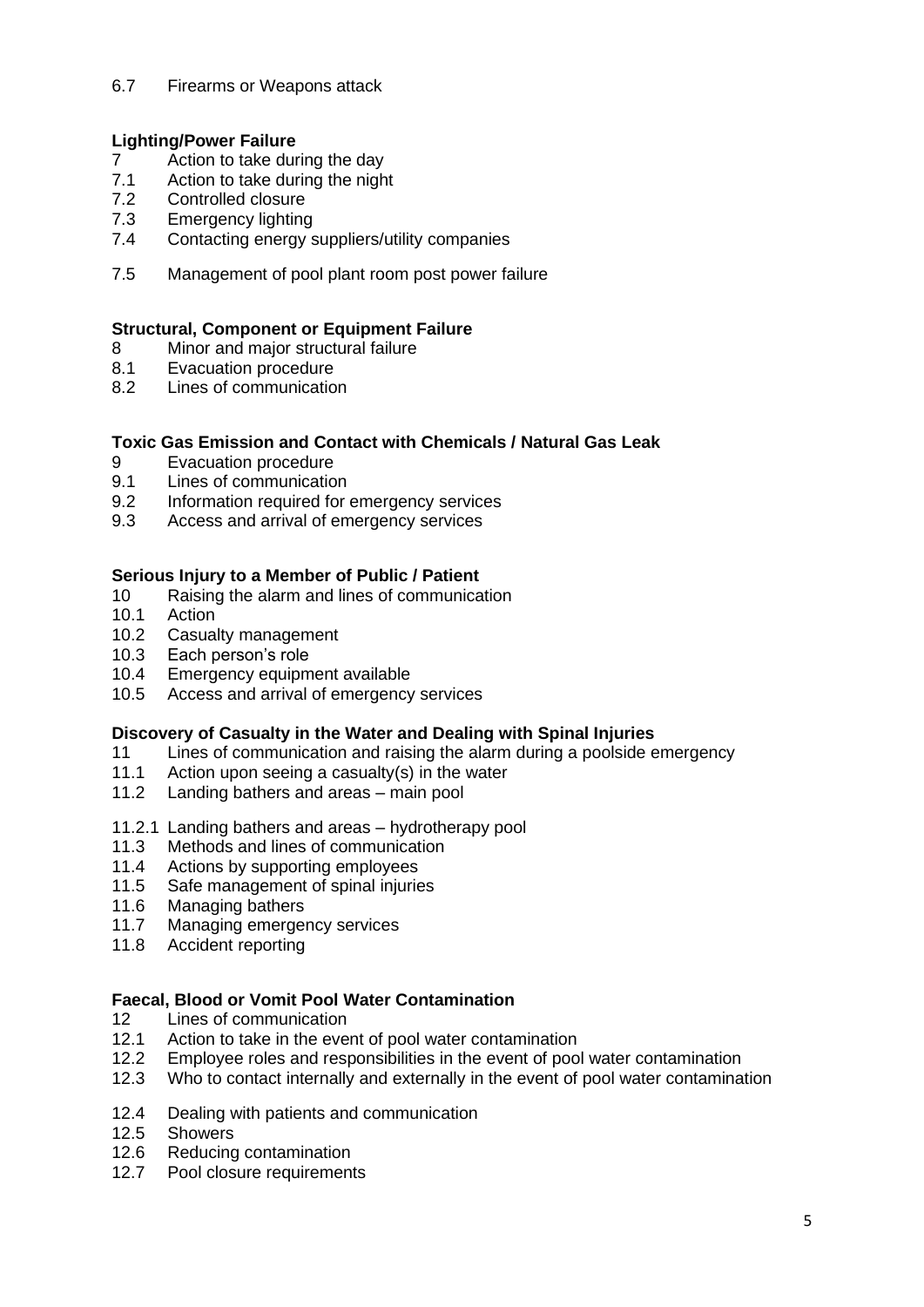#### **Dealing with Needles and Sharps**

- 13 Making the area safe
- 13.1 Sharps kit
- 13.2 Personal safety
- 13.3 Safe disposal

# **Dealing with Broken Glass or Crockery in the Pool Areas**

- 14 Making the area safe<br>14.1 Personal safety
- Personal safety
- 14.2 Safe disposal

**Appendices**

**Appendix 1.0 – PXB Manual** 

- **Appendix 1.1 – PXB Evacuation with Freeboard Information Sheets**
- **Appendix 2.0 – Aquaboard Manual**

**Appendix 3.0 – Pool Guidance Document (For patients/all users)**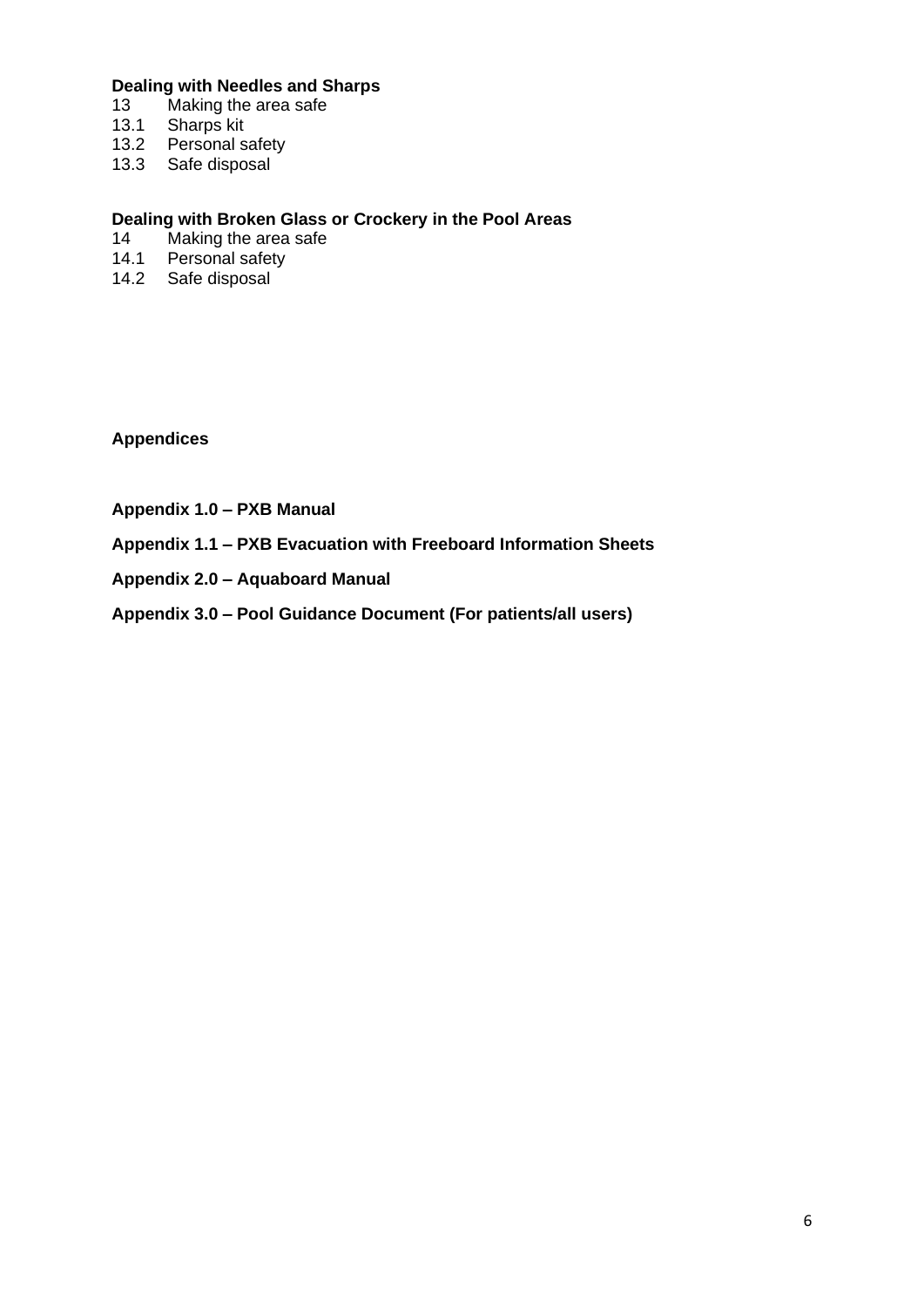# **Normal Operating Procedures**

#### **1.0 Details of the Pool**

1.0 Building Floor Plan

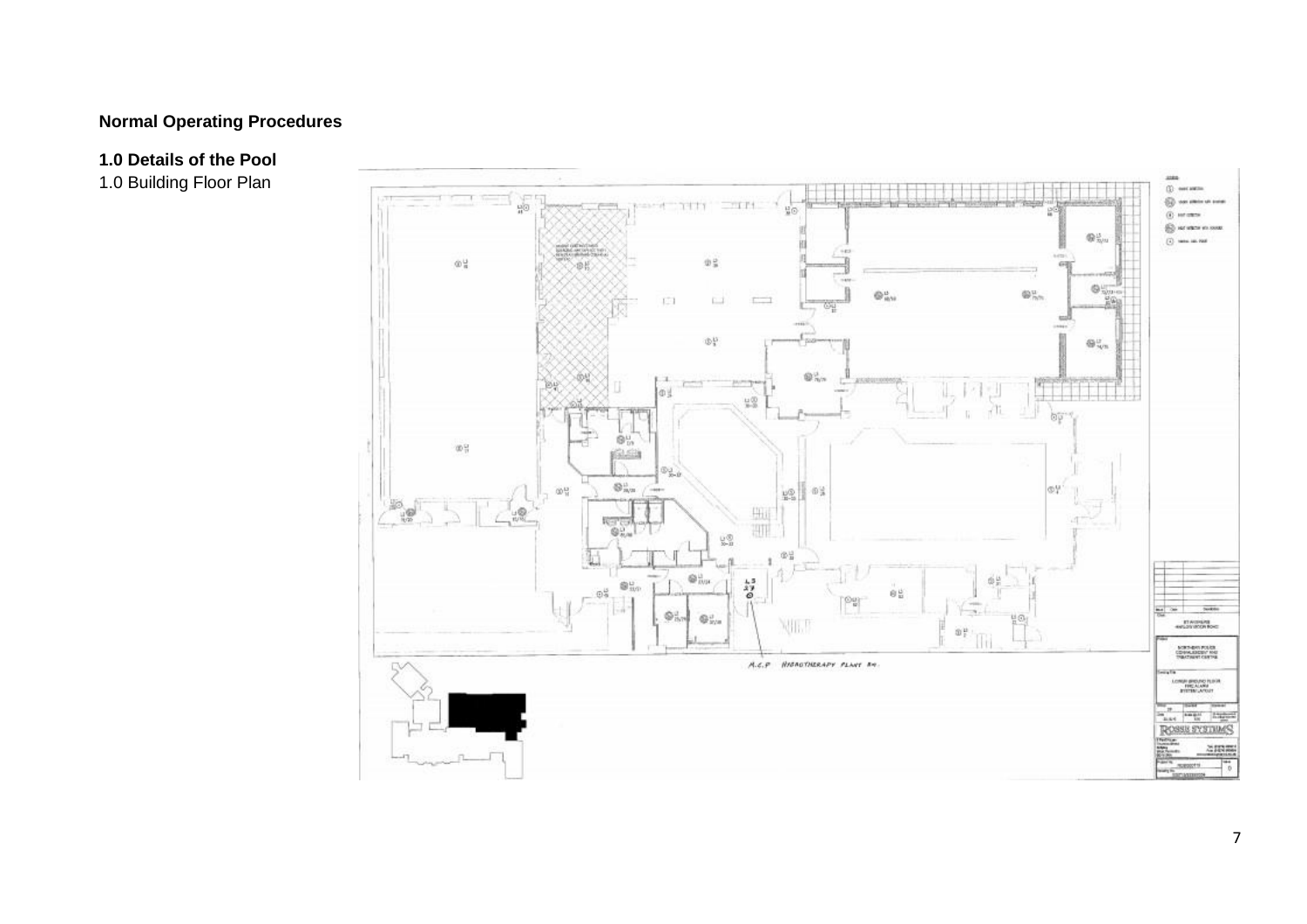# **1.1 Dimensions and Depths**

#### **Leisure Pool:**

| Length               | 14.32 metres |
|----------------------|--------------|
| Width                | 6.4 metres   |
| <b>Square Meters</b> | 91.648m2     |
| Water depth          | 1.0 metre    |

# **Hydrotherapy Pool:**

| Length                  | Irregular Shaped pool |
|-------------------------|-----------------------|
| Width                   | Irregular Shaped pool |
| <b>Square Meters</b>    | 27m2                  |
| Shallow end water depth | 1.12 metres           |
| Deep end water depth    | 1.58 metres           |
| Gradient                | $3.75^\circ$          |

#### **Hydrotherapy Pool**

Refer to picture above of the pool shape on the building plans 1.1 page 7

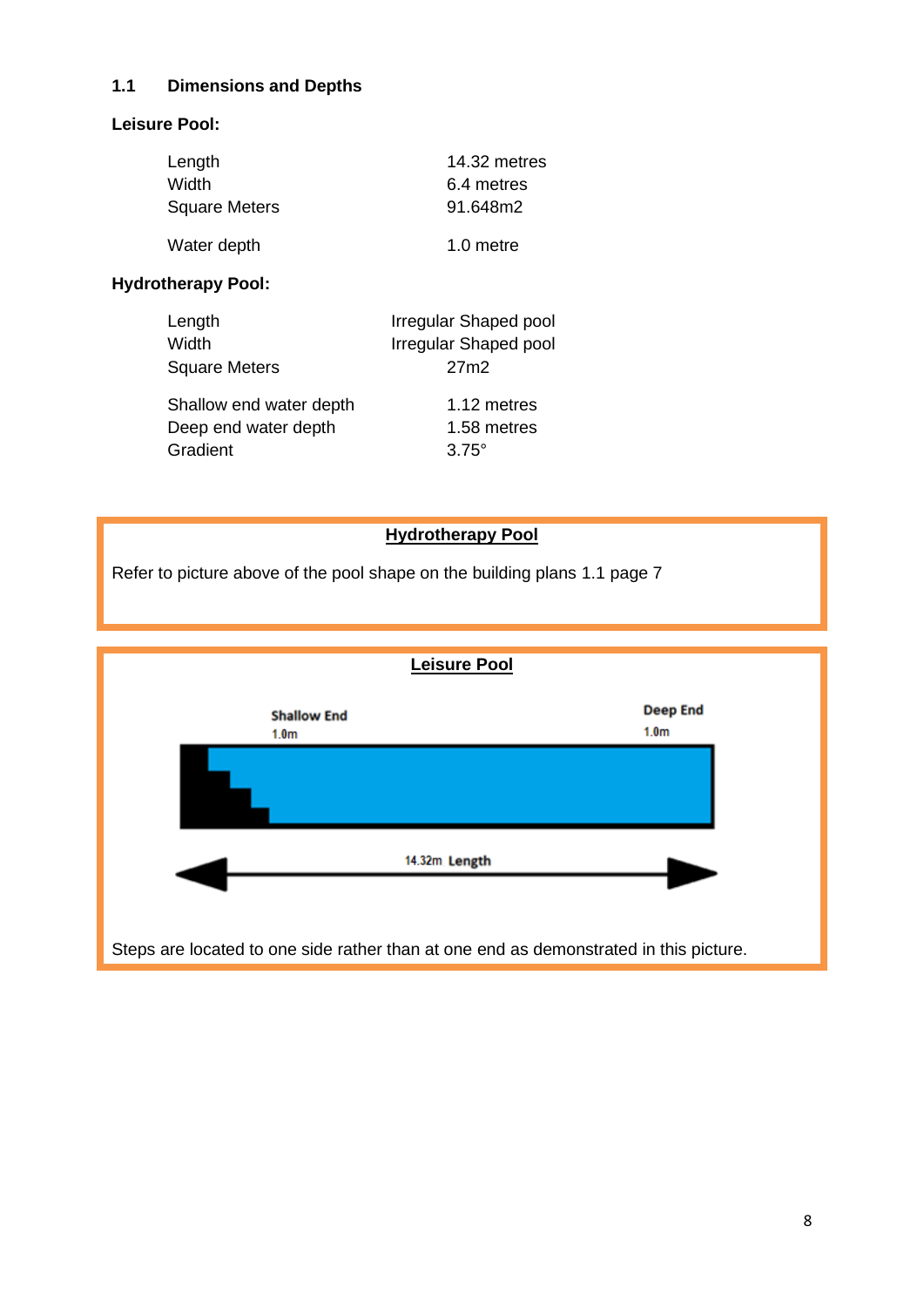# **1.2 Features and Equipment**

#### **Leisure Pool**

Entry to the pool is via 5 slip resistance steps at the shallow end and to one side with 3 safety rails provided.

In front of the entrance steps you will find a sitting area which consists of 4 chairs and a small table, a water cooler. Also located within the pool hall is:

- 3 showers
- Steam Room See SSOW SS026
- Sauna See SSOW SS027
- Aromatherapy Warm Room See SSOW SS028
- Plant Room entrance points
- 2 Toilets with overflow changing area (located together)
- There are 3 pull cord pool alarms and 4 pool alarms within this zone

#### **Hydrotherapy Pool**

The Hydrotherapy pool is of irregular shape and the external wall of the pool stands 1m high from the poolside floor level. Entry to the pool is via Pool Hoist (See SSOW SS025) or pool steps. The steps are located at the shallowest point of the pool and have 5 external steps which take you up the 1m pool wall to a platform where you turn 180° to descend 5 steps into the water, the steps are non slip and have hand rails on both sides.

• There are 4 pool alarms within this zone (1 on side of pool – in water access and 3 on poolside walls)

#### **Overview**

Both pools are separated by a partition wall with access doors at either side. Both pool halls are fitted with non-slip tiles around its edging.

See pool diagram above for layout and EAP – for details for rescue equipment available.

#### **2.0 Maximum Bather Loads**

#### **2.1 Bather Control and Numbers**

It is the responsibility of the acting ER-Pool team member to manage the numbers of bathers per pool/activity in accordance to 2.2 & 2.3. It is also the ER-Pool team member's responsibility to control bather access to the pool hall(s) and their behaviour.

The Head of Physio, Physio team and ER-Pool team members responsible for ensuring that these bather-loading figures are adhered to.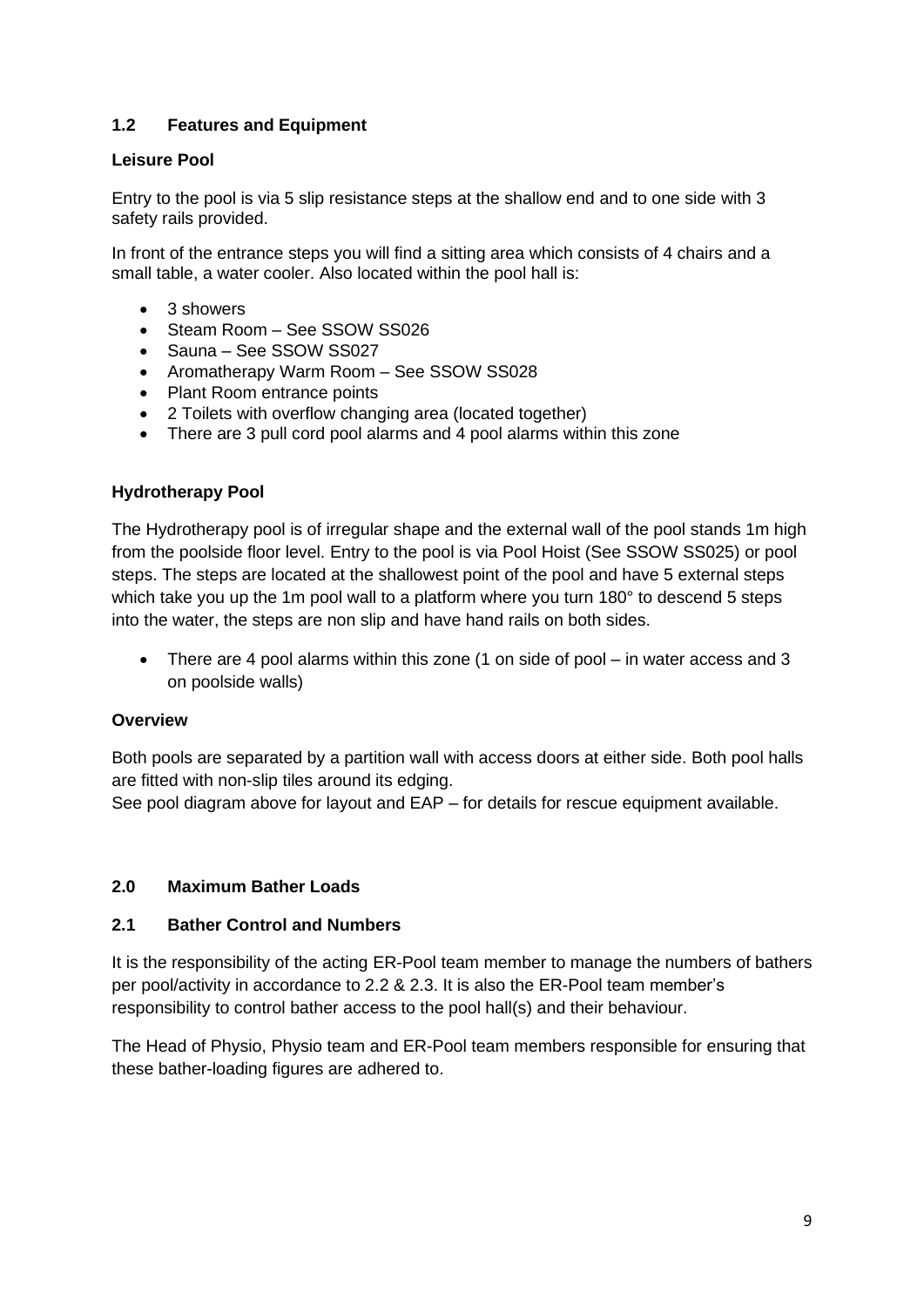#### **2.2 Bather Loads for Each Pool**

The bathing loads for each pool are:

Leisure Pool – 30 Hydrotherapy Pool – 9

The theoretical maximum bather load for both pools in use is 39 swimmers; The maximum number varies according to the activity and level of risk associated with it. All bathers are to be included in the bather loads. All bathing loads must be adhered to in section 2.2 below.

# **2.3 Bather Loads per Session**

**Leisure pool**

| <b>Session</b>                                        | <b>Maximum</b><br><b>Bather</b><br>Load |
|-------------------------------------------------------|-----------------------------------------|
| <b>General Swim (including 1-2-1 Physio Sessions)</b> | 15                                      |
| <b>Group Exercise Class</b>                           | 12                                      |

#### **Hydrotherapy Pool**

| <b>Session</b>              | <b>Maximum Bather</b><br>Load |
|-----------------------------|-------------------------------|
| 1-2-1 Physio Sessions       |                               |
| <b>Group Exercise Class</b> | ч                             |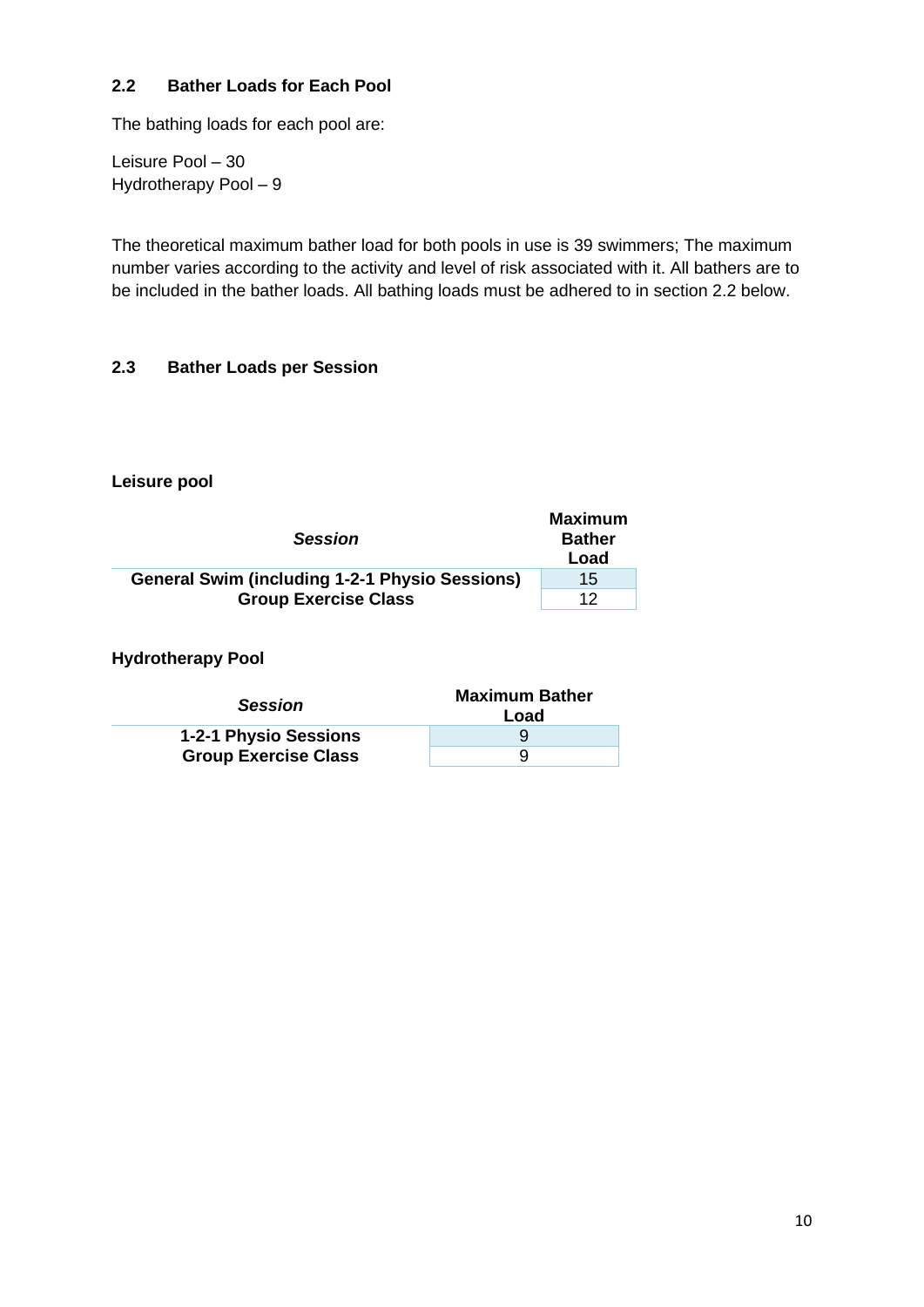# **2.4 Action to Control Maximum Bather Loads**

ER – Pool Team Member Will:

A) Inform Line Manager immediately should the bather load count be approaching the maximum bather load.

The Line Manager will:

- A) Stop admission to the pools if required
- B) Consider bathers in the changing rooms not just bathers using the swimming pool(s)
- C) Implement the EAP for swimming pool overcrowding if the control of admission to the swimming pool(s) fail in any way and overcrowding occurs.

#### **Potential Risk Factors**

#### **3.0 Main Hazards and Control Measures for Each Swimming Pool**

#### **3.1 Generic Hazards**

The following are generic Hazards identified by Health & Safety Executive in Managing Health and Safety in Swimming Pools (MHSISP) para 77

- Inadequate or inappropriate or no supervision.
- absence of, or inadequate response by, lifeguards in an emergency;
- glare:
- failure to identify casualties because of unclear pool water, or obstructions in the line of vision;
- unauthorised access to pools intended to be out of use;
- prior health problems (for example heart trouble, impaired hearing or sight, epilepsy);
- consuming alcohol or food before swimming;
- youth and inexperience (half of those who drown are under the age of 15);
- weak or non-swimmers straying out of their depth;
- diving into an insufficient depth of water (leading to concussion, or injury to head or spine);
- Unruly behaviour and misuse of equipment.

#### **3.2 Known Hazards**

The following have been factors in past fatalities (or serious injuries) in swimming pools in the United Kingdom and therefore should be considered as possibilities:

- Prior health problems e.g. heart trouble, asthma, epilepsy etc.
- Youth and inexperience (half of those who drown are U15)
- Alcohol, drugs or food before swimming
- Poor Behaviour running on poolside
- Direct access from all changing rooms
- Possible breakage of large glass windows on either side of pool
- Reduced visibility due to reflection from windows/glare factor
- Weak or non-swimmers straying out of their depth
- Diving into insufficient depth of water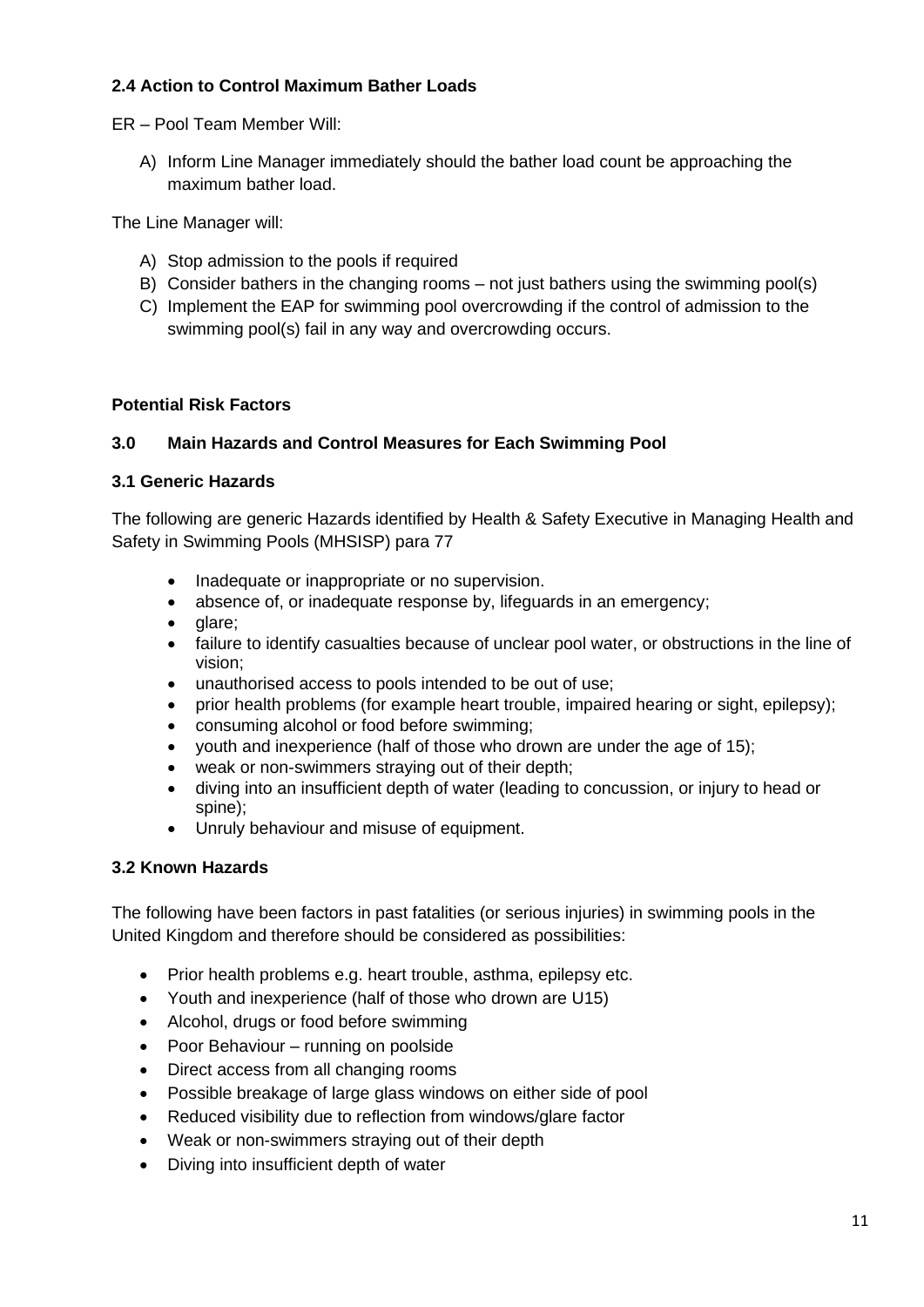- Pool users returning to the pool from the changing rooms after supervised session has ended
- Missing children
- Unruly behaviour and misuse of equipment
- swimming aids and other objects in the water can obscure the supervisor's view
- Unclear pool water, preventing casualties from being seen
- Absence of, or inadequate response by pool staff in an emergency
- Lane ropes can take pool users out of their depth

#### **3.3 Users of Particular Risk**

- Weak and non-swimmers
- Children under the age of 16 including spectators
- The boisterous and show-offs
- Those wearing arm-bands or other flotation aids
- Swimmers using inflatable's and other fun flotation aids
- The elderly
- Swimmers with disabilities/special needs
- Swimmers under the influence of alcohol and/or drugs
- Swimmers inadequately/inappropriately supervised
- Unauthorised swimmers

PTC Harrogate has a duty of care to all employees and users to maintain hazards and risks to a minimum. PTC Harrogate's risk assessments can be found in the Head Physio Office and with the Nursing Team and Centre Manager. These are accessible by reading the paper copies or alternatively looking on the PTC business files electronically.

Below is one section of a risk assessment for the Leisure Pool, this will give you an example of how the risk assessments are laid out and what information is detailed within our risk assessments.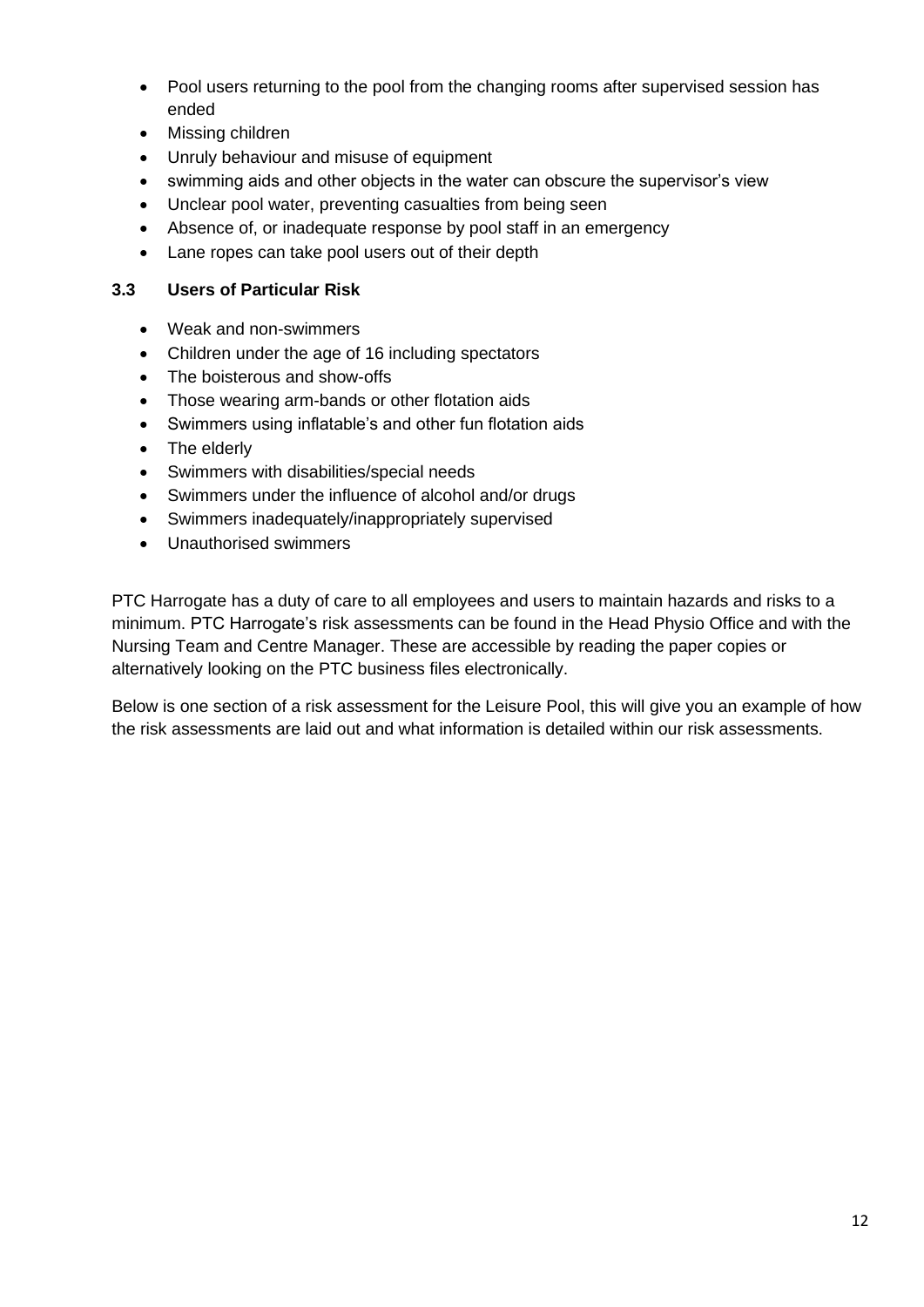| <b>Identify</b> | $Type - who$                           | <b>Risk Rating</b> |             |    | <b>Identify Precautions already in place</b>                                                                                                                                                                                                                                                                                                                                                                                                                                                                                                                                                     | <b>Documentation</b>                                                                                                                                                                                                           |
|-----------------|----------------------------------------|--------------------|-------------|----|--------------------------------------------------------------------------------------------------------------------------------------------------------------------------------------------------------------------------------------------------------------------------------------------------------------------------------------------------------------------------------------------------------------------------------------------------------------------------------------------------------------------------------------------------------------------------------------------------|--------------------------------------------------------------------------------------------------------------------------------------------------------------------------------------------------------------------------------|
| <b>Hazard</b>   | might be<br>harmed                     |                    | $\mathbf C$ | R  |                                                                                                                                                                                                                                                                                                                                                                                                                                                                                                                                                                                                  | <b>Referencing</b>                                                                                                                                                                                                             |
| Drowning        | Patients,<br>Employees,<br>Contractors | 3                  | 5           | 15 | Pool side staff attend a (STA ER Pool Responder) CIMSPA endorsed<br>qualification (STA Emergency Response Pool (ER-Pool)) every two<br>years, along with the qualification, a safe system of work is in place<br>which works in partnership with: EAP, induction process and<br>competency training.                                                                                                                                                                                                                                                                                             | NOP, EAP, LZVT, ER-Pool<br>training records HSG 179<br>paras 131 - 219 Accident<br>analysis                                                                                                                                    |
|                 |                                        |                    |             |    | NOP details potential risk factors of both the pool and its users which is<br>highlighted to the pool staff. The NOP details the locations and number<br>of ER-Pool team members required per session/per pool in accordance<br>with the activity and bather numbers.<br>Each patient has a detailed profile on their medical history and rehab<br>requirements if a patient which the clinical team will know and will<br>provide correct exercises to the patient when in the water if a part of a<br>programmed session. Advice available when asked if patient is part of a<br>general swim. | 92 Fewer lifeguards may be<br>required in non-swimming<br>areas. BS EN 15288<br>defines areas with a water<br>depth $\leq 1.35$ m as non-<br>swimmer areas, whereas<br>areas with a water depth ><br>1.35 m are swimmer areas. |
|                 |                                        |                    |             |    | LZVT have being carried out to determine position of ER-Pool team<br>members.<br>No lone swimming is allowed in this area and all access points have<br>internal lockable doors and can only be accessed/unlocked by poolside,<br>nursing, housekeeping and maintenance employees.<br>Signage in place for weak/non swimmers. EAP details procedure for<br>rescue which is alongside the ER-Pool qualification. Trained nurses &<br>clinical staff attend poolside on hearing of drowning alarm and will<br>provide AED on arrival.                                                              | Para 79 Poolside<br>supervision,<br>112 Precautions where<br>constant poolside<br>supervision is not provided                                                                                                                  |

*Ref: HSE INDG163*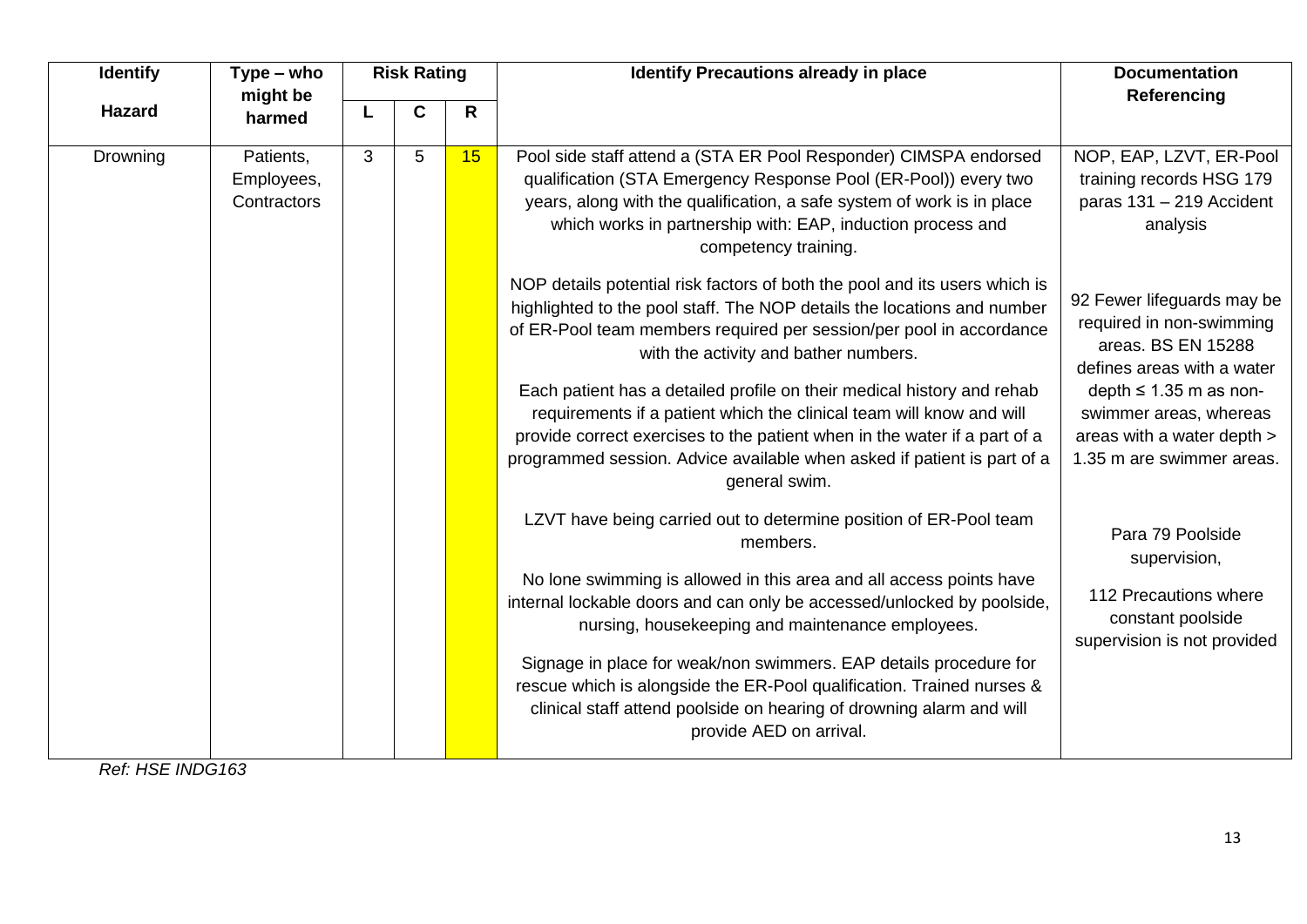# **3.4 Accident Analysis**

Accident analysis is carried out in order to determine the cause or causes of an accident or series of accidents to prevent further incidents of a similar kind.

To see the full Accident Analysis discuss with the Centre Manager. Accident Investigation forms are completed after every event and are collated by the Centre Manager. Every 3 months this is collated and presented to the Charity Trustees for review.

PTC uses the data taken from each accident and reviews the current policies and procedures to ensure anyone who enters the facility are in the safest possible environment.

#### **Dealing with Users**

#### **4 Arrangements for Communicating Safety Messages**

Safety messages will initially be communicated to user during their individual appointment or area specific message when entering said area. It is the job of the appointed ER Pool attendant to point out the message(s) to anyone who may be affected.

For a major incident, the Head Physio (Or next senior team member in the HoD absence) will assess the situation and put in the following steps:

- Alert the ER-Pool & Clinical team to the situation and whether to empty the pool or not in doing so inform all swimmers
- Inform rest of the employee members to communicate the message to all patients in their area.

#### **4.1 Prevention Through Education and Supervision**

#### *Ref: HSG 179 para 74*

To educate pool users, the users are informed of potential hazards and pool rules at a number of points before entry to poolside;

- Pool Rules are provided pre arrival to the centre and are available in the patient information files in each bedroom.
- Pool rules are on poolside in relevant areas and are highlighted as appropriate by the ER Pool Responder
- Pool rules are also provided to anyone in charge of an external organised group. A health and safety talk is given to all hirers and competency is checked.

ER- Pool Responders are in the front line of pool-user education and can help prevent accidents; therefore, good communication skills are essential. ER-Pool Responders should educate pool users about the hazards and risks associated with a particular pool or activity and about water safety generally. An effective method is to firmly draw attention to clearly designed and well-placed signs.

#### **4.1.2 Rules of the Facility**

#### **Employees:**

- On arrival and departure must sign in at reception
- Must have the correct uniform and equipment on arrival of shift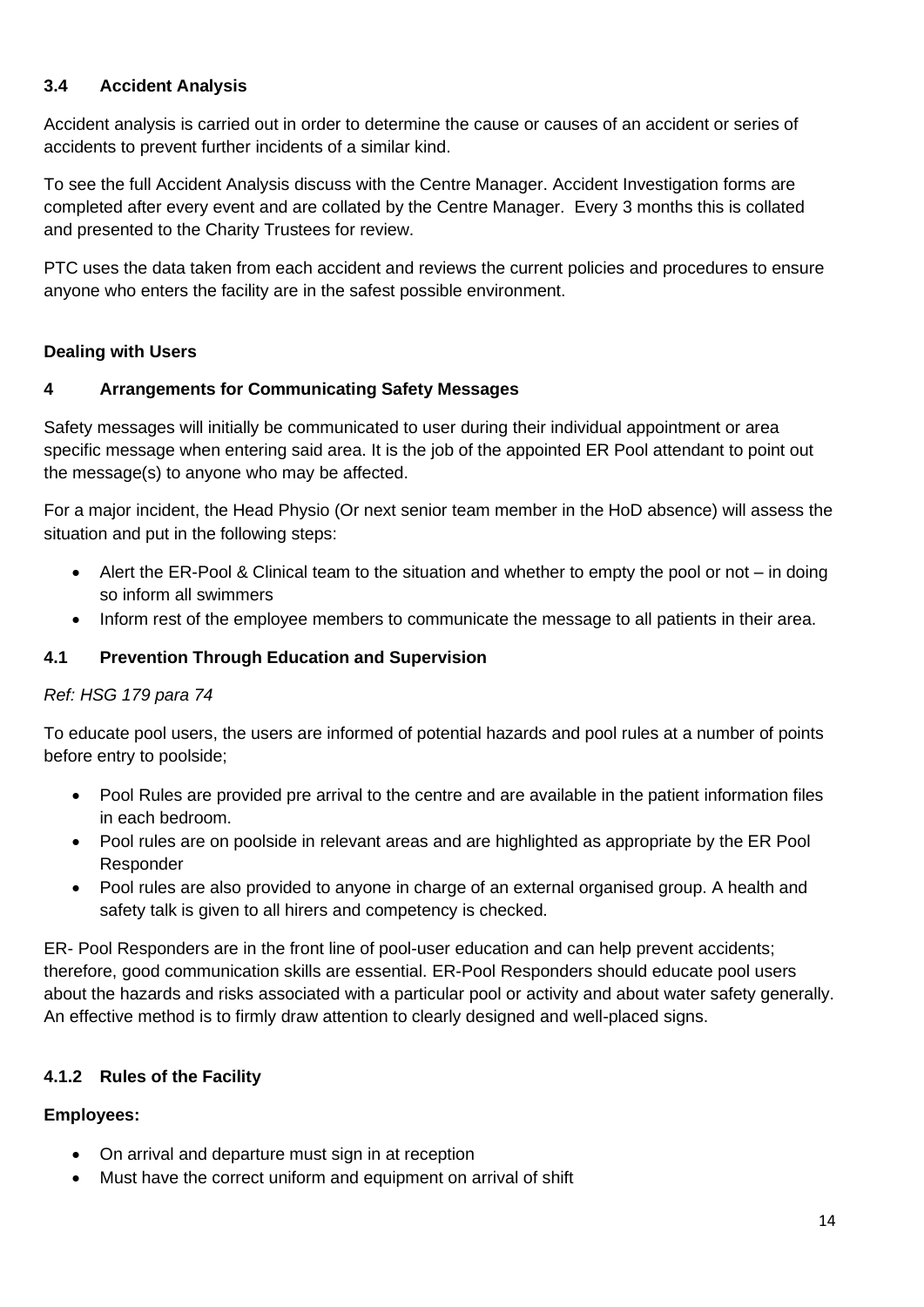- Must place their belongings in the dedicated area
- No use of mobile phone during working hours on poolside unless on breaks / permission from their Line Manager
- Employees are required to conduct themselves in a professional manner both within the facility and out, including on social media sites i.e. keeping work related issues within work only.

#### **User:**

 $•$  see 4.1.4

#### **Contractors:**

- All external contractors coming on to site must sign in at reception on arrival.
- Must adhere to on site Health and Safety policies
- Provide any documentation where applicable
- On leaving the site, contractors must sign out at reception.

#### **4.1.3 User Care**

*"The PTC will provide timely and effective treatment and support for our Police Family patients, in order to improve their health, fitness and wellbeing."*

All Employees will:

- Smile and be approachable
- Ensure that all customers who appear to require assistance are identified
- Be courteous and fair
- Not use inappropriate language
- Not try to intimidate or show any anger
- Ensure that if you do not know the answer to a question, do not try and answer it, ask for assistance from someone who can assist you with the answer
- Ensure that if a reprimand is necessary, it is done diplomatically, offering a safe alternative or an explanation. Where back up is required a Line Manager should be called and employees should not get involved in an argument, taking your attention away from pool supervision.
- Encourage pool users to act responsibly and in a safe manner
- Educate pool users about water safety by drawing their attention to signage within the swimming pool environment

#### **Patient Complaints Procedure**

Do not assume that someone with a complaint is just being awkward; the vast majority people are not awkward for the sake of it. Until you have all the facts, presume that they may have just cause to complain.

When dealing with complaints, be open, sympathetic and follow the general points below.

- Listen carefully and get the details correct not doing this can make things a lot worse.
- Ask questions to get more detailed information that might help you reach a solution.
- Be sympathetic but not patronizing.
- Do not say who is to blame or accept the blame yourself before you know all the facts.
- Always explain the action that you are going to take, how and when.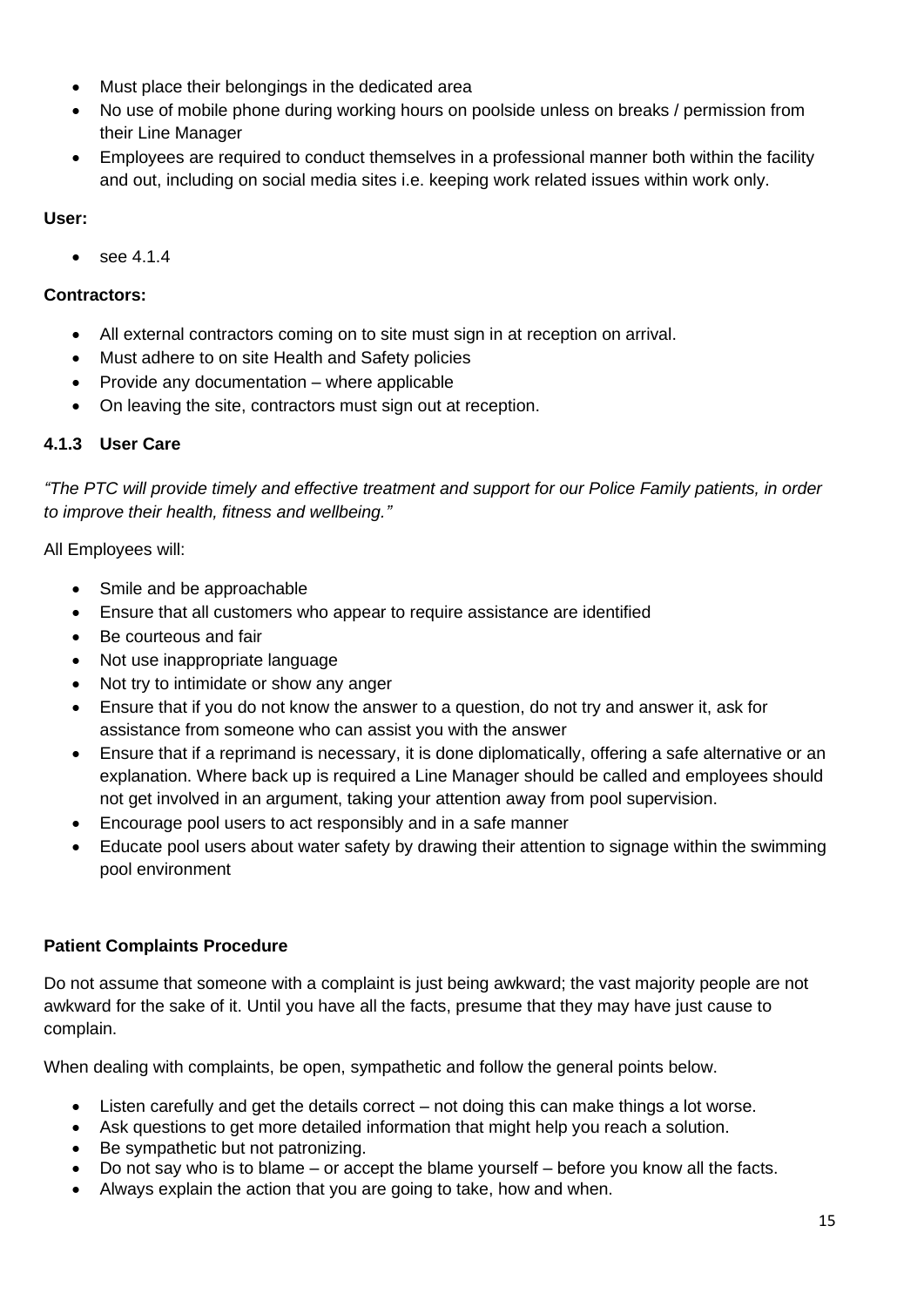- Where appropriate check that the promised action has been carried out.
- Remember to always be polite, positive and professional.

All complaints are to be reported to their Line Manager.

Please Refer to Complaints Policy & Procedure on Business Files.

# **4.1.4 Poolside Rules for Patients and Pool Attendants**

There are few rules applying to patient behaviour, as this in the main is left to the discretion of the pool attendant or physio. However, the following are rules that must be reinforced for the safety of all pool users:

- No running on poolside
- No diving of any kind or jumping in
- No chewing gum
- No food on poolside
- No smoking, alcohol or drugs
- No outdoor footwear poolside
- Please do not enter the water in either pool unless an ER pool attendant is present
- Please wear appropriate swimwear designed for water based activities
- Drinking bottles must be unbreakable (plastic, steel etc.) and contain only water for hydration
- Abide by the guidance for length of time using the sauna, steam and aromatherapy rooms

ER-Pool rules are as follows:

No prolonged talking on poolside to other team members or patients unless relaying important information

No mobile phone usage (Other than in an emergency)

ER – Pool attendants must follow zoning training

Must wear correct uniform

Must have a Torpedo within 10m walking distance when supervising

Plastic/Steel unbreakable drinks vessels only on poolside (Water Only) No chewing gum or eating on poolside

PPE as required for rescues in boxes on poolside for use

#### **4.1.5 Swimwear Policy**

The Head Physio and pool side employees will enforce the following policy:

Accommodate patients with specific cultural, medical or other requirements. Our priority is patient safety at all times.

Ensure that bathers wear suitable swim wear:

- Swimming costume/shorts/trunks designed for water based activities
- Body suits or Burguini designed for water based activities
- Leggings made from lycra based material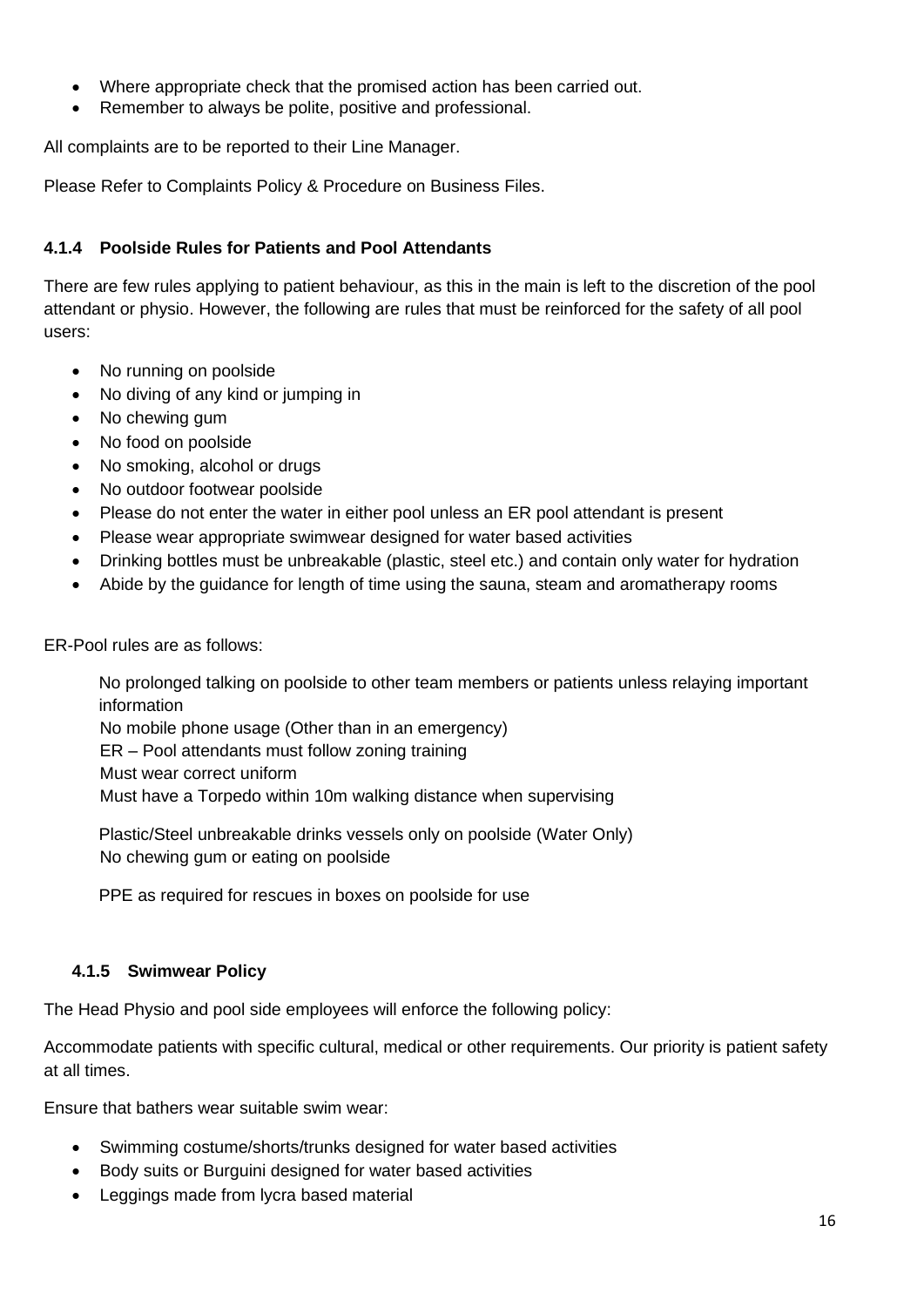• Lycra based, 'Comfortably fitting, top/vest

Ensure that bathers do not wear inappropriate swimwear:

- Denim, trousers or jogging bottoms
- Coats and jackets
- Jumpers and sweatshirts
- Loose fitting free flowing fabrics, not designed as swimwear
- Clothing made of inappropriate fabrics such as cotton/wool materials that absorb water

# **4.2 Controlling Access –** *Ref: HSG Para 66 - 71*

Access is controlled at reception on entry to the building, but once registered and signed into the building, residential patients have unlimited access to the physiotherapy department, changing rooms, sports hall and gym during opening hours.

Access to poolside is through the changing rooms which has lockable internal doors (A-C) only accessible by pool trained employees through the main physio office or with a key.

The ER Pool attendant only opens the changing room access doors once he/she is happy the pool is set up for the next activity and all health and safety checks have been completed.

The doors will be closed and locked at the end of a session, which means there will be no ER Pool attendant supervision on poolside.

The Hydrotherapy Pool is controlled by the red barrier (Picture D) – This should be across at all times unless a qualified ER Pool attendant / Physio is poolside conducting a hydrotherapy session.

See pictures:

- A Accessible Changing Access Door
- B Changing Room Access Door
- C Gym to Pool Access Door (Emergency Use Only AED)
- D Access to Hydrotherapy Pool Barrier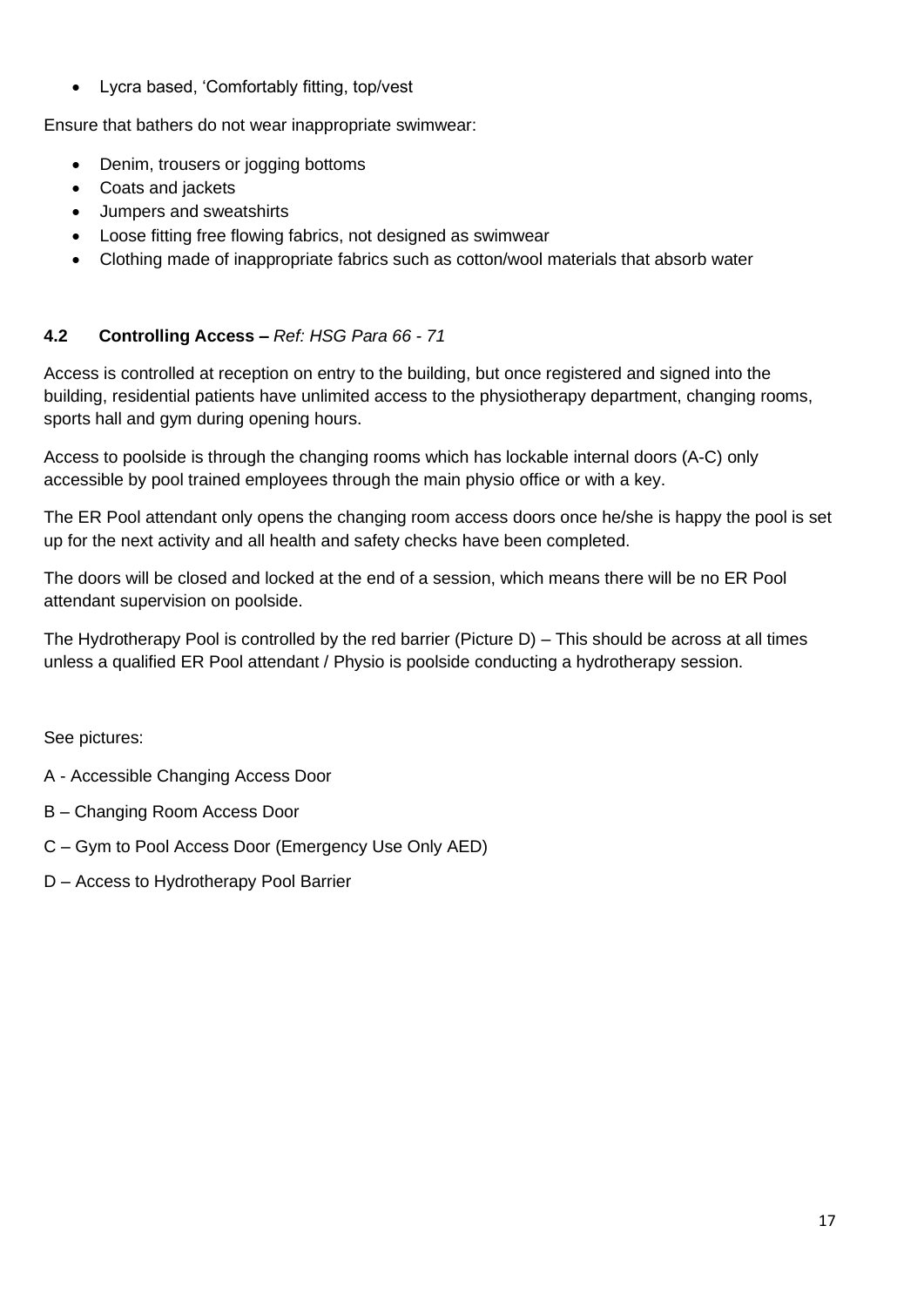



# **4.2.1 Controlling Admissions –** *HSG 179 Para 203*

Clinical staff are responsible for admission to the physio department with each patients assigned to a specific physio and designated area. All users including psychological wellbeing program (PWP) patients must sign up for swimming sessions.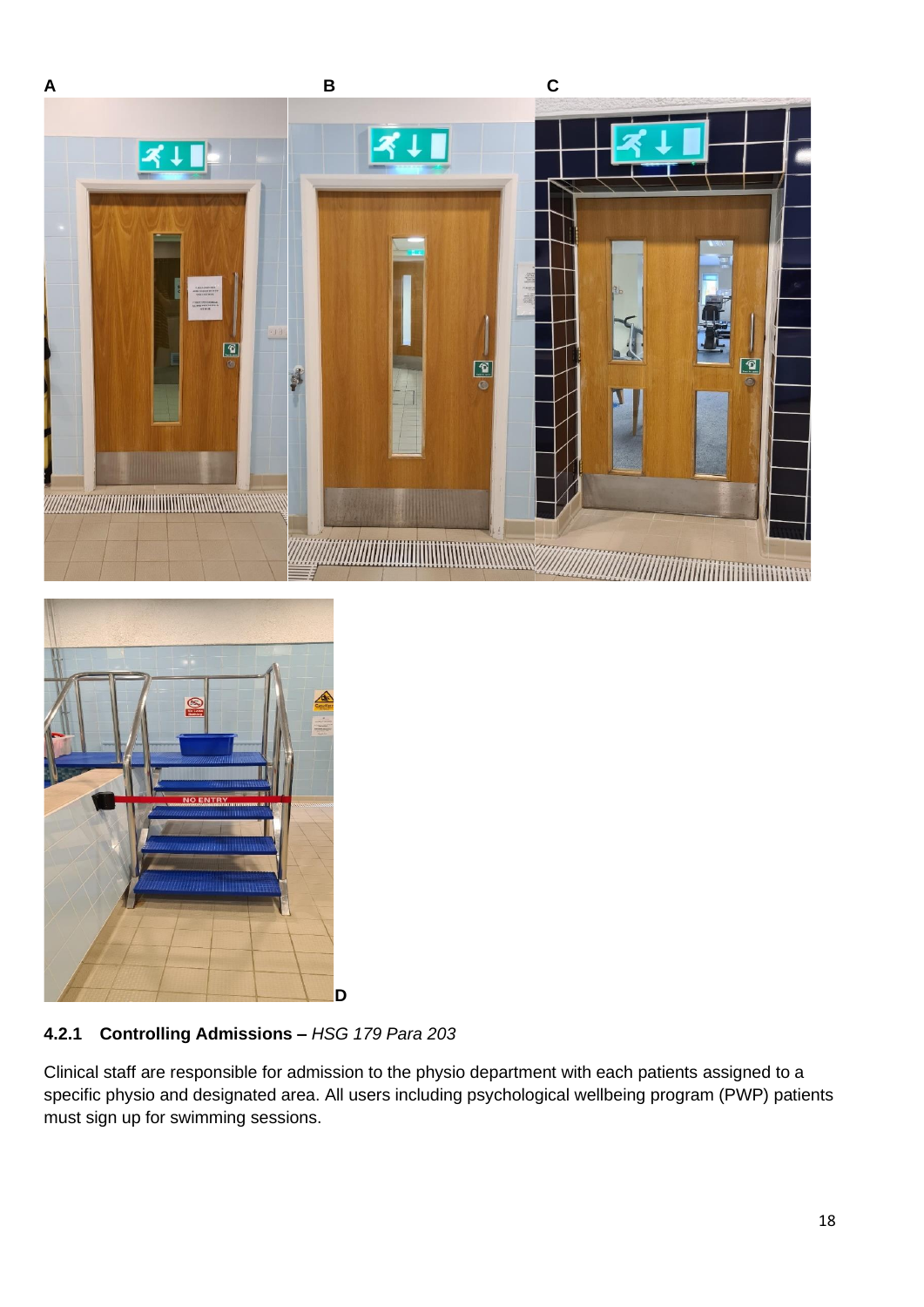# **4.2.2 Preventing Unauthorised Access –** *HSG Para 71*

Any unauthorised areas (e.g. plant rooms, pool testing etc) to patients are controlled by a coded lock mechanism which only employees know the code to and will give access to employees / contractors when required. Unauthorised access to poolside is stopped with locked doors from the changing rooms.

#### **4.3 Child Under 8 Admission Policy and Controls Measures –** *REF: HSG Para 69 & CIMSPA GN014*

This policy applies to children under the age of 8 and is specifically for all swimming that is not of a programmed nature.

- 1. No child under the age of 8 years will be permitted to use the pool(s)
- 2. The only exception will be for external hires who have to provide their own Health & Safety documentation which will include an under 8s policy & child protection.

Copy of Swim school H&S & Safeguarding documentation held by Fitness Supervisor. Please refer to PTC Child Protection Policy (on business files)

#### **4.4 Child Protection**

PTC Harrogate have a no children on site policy therefore no requirement for child protection is required. However external hirers may use the facility for use with children. During these times the hirer must provide PTC with an up to date child protection policy and list of staff members on site with correct checks/qualifications required.

Copy of Swim school H&S & Safeguarding documentation held by Fitness Supervisor. Please refer to PTC Child Protection Policy (on business files)

#### **Pool Employee Duties and Responsibilities**

#### **5.0 Duties of an ER – Pool attendant***– REF: HSG 179 para 128*

The key functions of the pool attendant whilst supervising the pool are:

- Anticipate problems, intervene early to prevent accidents
- Intervene to prevent unsafe behaviour
- Keep a close watch over the pool to identify pool users in difficult and take appropriate action
- Communicate effectively with pool users, and colleagues
- Raise the alarm if further assistance is required
- Carry out a rescue
- Give immediate first aid to any casualty
- Perform cardiopulmonary resuscitation (CPR)
- Follow procedures and respond in the event of an emergency evacuation
- Keep a close watch over the pool and the pool users, exercising the appropriate level of control
- Be able to supervise the pool from the correct positions
- Remain on poolside at all times whilst the pool is in use
- Communicate effectively with pool users and other employees
- Be alert and be seen to be alert
- Anticipate problems and prevent accidents
- Intervene to prevent behaviour which is unsafe
- Identify emergencies quickly and take appropriate action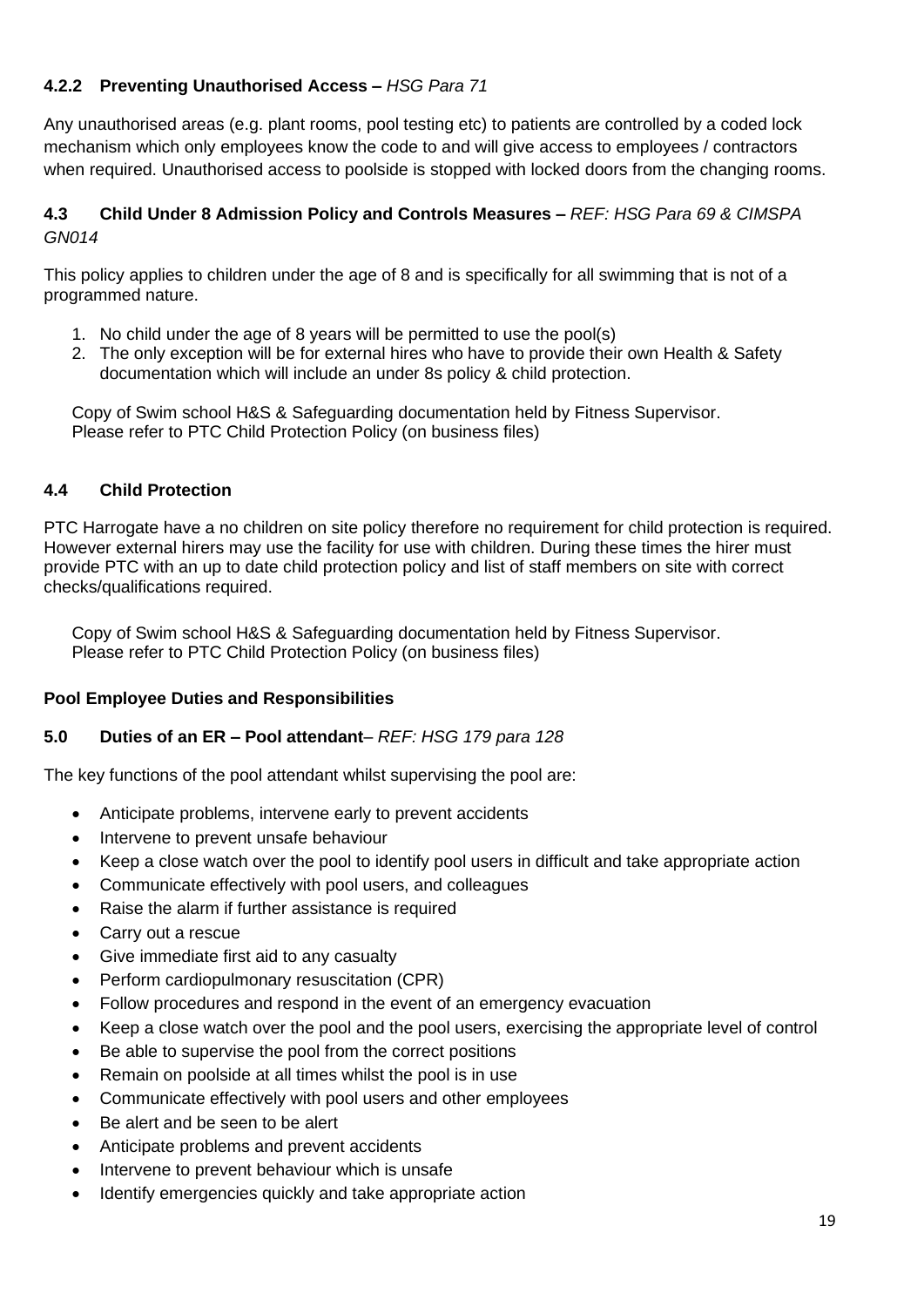- Enforce the pool rules and admissions policy
- Be punctual
- Carry out swimmer head counts
- Conform to the uniform policy
- Be fully aware of the contents of the PSOP & act accordingly.

Whilst supervising the pool, pool attendants must not:

- Take part in prolonged social conversations with employees or patients:
	- $\circ$  If a conversation is going to be prolonged, direct the patient to a non pool attendant team member.
	- o At no time should the pool attendants/Physios be stood together chatting, unless exchanging information during changeover, which should not be prolonged.
- Allow their attention to be drawn from the pool
- Leave poolside or their area of supervision unattended
- Bring food or drink (except plastic/unbreakable water bottles) on to poolside
- Don't take mobile phones on to poolside

# **5.1 Regular ER Pool Attendant Training & Competency Assessment –** *REF: HSG 179 para 145*

External training will be provided 6 times per year and every ER Pool Attendant must attend a minimum of 4 sessions over that year period. To comply with the PTC Pool Risk Assessment and best practice. Requalification will be every 2 years.

As per HSG 179 paragraph 164 *'Regularly' means as required to suit the circumstances of the pool and sufficient to maintain competency.*

ER Pool attendants will go through an induction process before being allowed on poolside.

#### **5.1.1 Records of Training**

On arrival at training all members of staff must fill out the training register – if this is not completed your training hours will not have been logged. The PTC will keep a complete training record for each ER Pool Responder who attends training. This is accessible through the Fitness Supervisor.

#### **5.2 ER Pool Responder Qualifications**

PTC accepts the following poolside qualifications:

RLSS ER Pool Responder Qualification & STA Pool Responder Qualification

#### **5.3 Pool Attendant Communications**

Pool Attendants will use the following:

Radios will be used to get the attention of another team member. Radios are used subject to Safe System of Work SS031.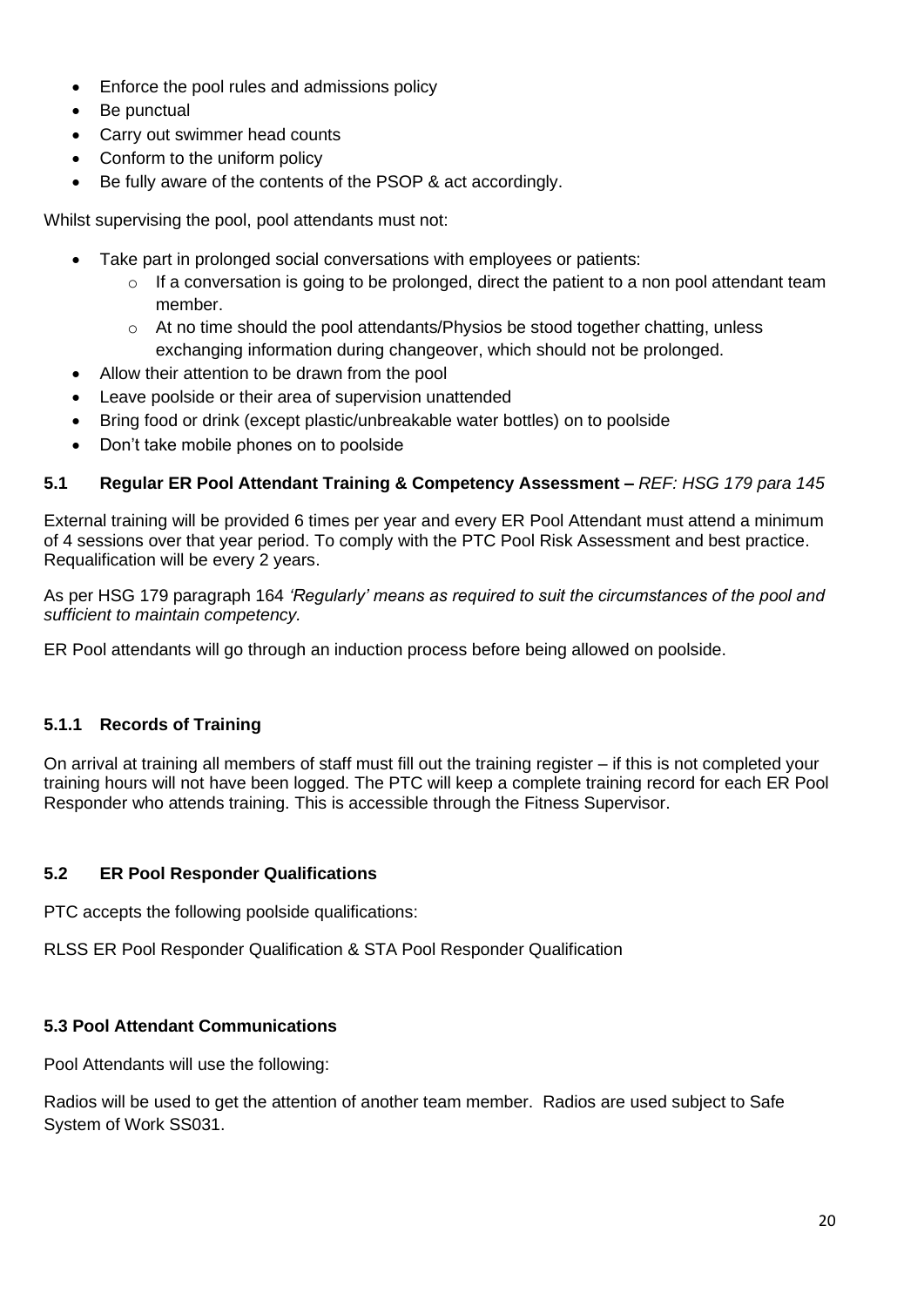Raising the alarm by sounding the drowning alarm (pressing 'emergency') should be used in any situation where a Pool Attendant is taking emergency action. This might be to ensure their area of the pool is supervised.

The nearest phone to the pool is within the physio office overlooking both pools which can be used in emergencies – when doing so to get an outside line 9 must be dialled first therefore if calling for an ambulance the number is 9-999 or 9-112.

To help identify where an ambulance is required use your locations What3words–

#### **sheep.report.person**.

These 3 words are pinpointed to the Lascelles Road entrance when stated to the emergency services, to allow for stretcher access to the pools.

#### **5.4 Number of Pool Attendants for Particular Activities**

| <b>Scenario</b>          | <b>Activity</b>                                                                                                       | No. of ER<br><b>Pool</b><br><b>Supervisor</b> |  |  |  |
|--------------------------|-----------------------------------------------------------------------------------------------------------------------|-----------------------------------------------|--|--|--|
| <b>Main Pool</b>         |                                                                                                                       |                                               |  |  |  |
| A                        | All activities when Main Pool is open (Bather loads change – 2.2)<br>Bather Load per lifeguarded session Pg15)        |                                               |  |  |  |
|                          |                                                                                                                       |                                               |  |  |  |
| <b>Scenario</b>          | <b>Activity</b>                                                                                                       | No. of<br>Lifeguards                          |  |  |  |
| <b>Hydrotherapy Pool</b> |                                                                                                                       |                                               |  |  |  |
| A                        | All activities when Hydrotherapy Pool is open (Bather loads<br>change - 2.2 Bather Load per lifeguarded session Pg15) |                                               |  |  |  |

#### **5.5 ER Pool Responders Staffing Ratio for Rescue**

Leisure Pool – requires 3 ER pool responders to complete a safe PXB rescue and evacuation

Hydrotherapy Pool – requires 5 ER pool responders to complete a safe spine board rescue and evacuation

If for any reason the staffing levels are not sufficient in the physiotherapy/gym departments then the relevant pool will be closed.

#### **5.6 Pool Attendant Positions and Zones –** *ref; HSG 179 para 86-87*

Below are diagrams on where pool attendants on duty **must** position themselves in relation to the scenarios found on *5.4 Number of pool attendants for particular activities.*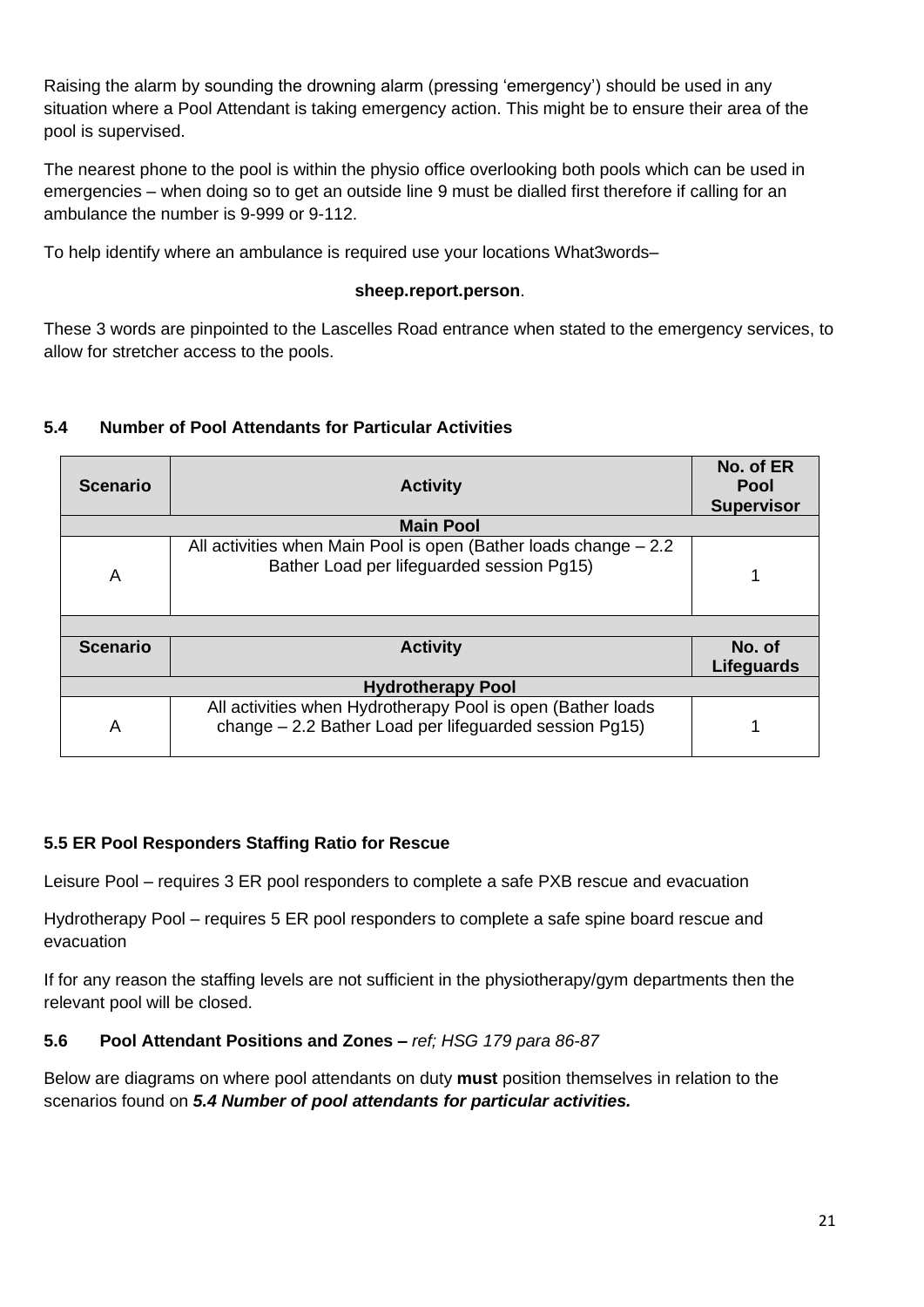# **Leisure Pool Scenario A:**

-General Swim -Aqua Circuits

Blue ER Pool (See plan on next page)

- This is a patrolling requirement by the ER Pool
- Responsible for supervising the Blue shaded pool zone
- Nearest pool rescue equpiment is the Torpedo buoy on every wall.
- There are 3 pull cord pool alarms and 4 pool alarms within this zone
- PXB Board located by Plant Room
- Blue pool attendant must encourage safe swimming & enforce pool rules
- 15 minutes look at all areas

#### **Leisure Pool Scenario A**

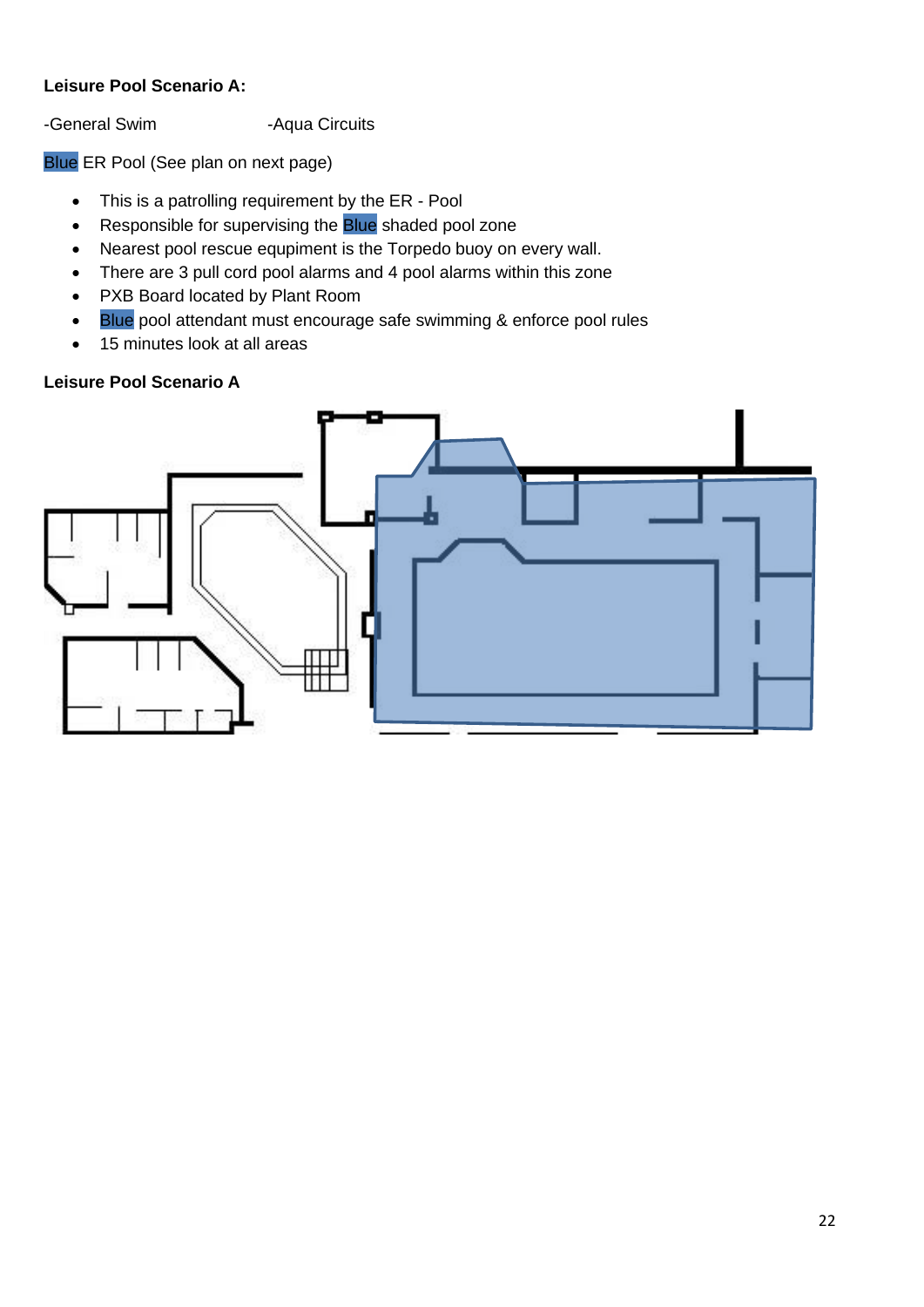#### **Hydro Pool Scenario A**:

- All sessions when open

Red ER Pool Responder (See plan on next page)

- Patrolling pool attendent to ensure full coverage of pool floor
- Responsible for supervising the Red shaded zone
- Nearest pool rescue equipment is the Torpedo buoy on the hydro steps
- There are 4 pool alarms within this zone (1 on side of pool, 3 on poolside walls)
- Spine Board located by equipment storage area
- Red pool attendent must encourage safe swimming & enforce pool rules
- Red pool attendent must complete 10:20 scan

#### **Hydro Pool Scenario A**

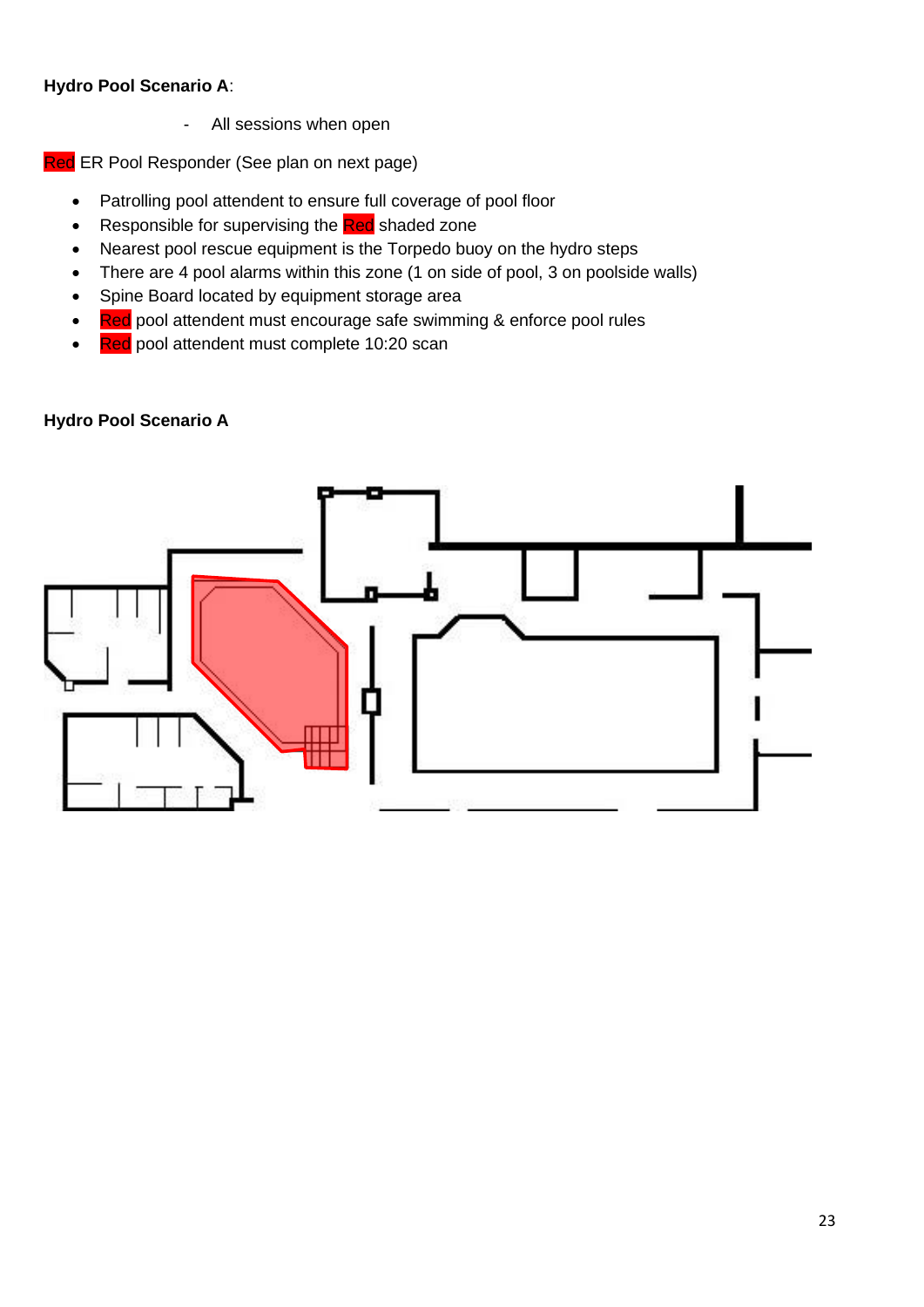# **5.7 Pool Attendant Interventions**

# **Pool Attendant will:**

- a) Be patrolling unless making an intervention
- b) Intervene to prevent accidents and manage situations. **Critical intervention** - a person's life is in danger –the relevant EAP will be followed **Non critical intervention**-an accident could happen or events could lead to something more serious

In non-critical interventions, deal with the patient giving them clear instructions to stop their actions and prevent an accident happening.

- c) If a non-critical intervention is likely to last over 30 seconds summon backup by using the call alarm system – 'assistance button'.
- d) In Critical interventions, initiate the relevant EAP

# **Systems of Work**

**6 Lines of Call Out and Supervision**



# **6.1 Poolside Rotation –** *ref; HSG 179 para 171 - 173*

In the event of a ER – Pool attendant having to stay on poolside longer than 30-60 minutes they will not exceed 90 minutes.

# **6.2 Maximum Poolside Working Times**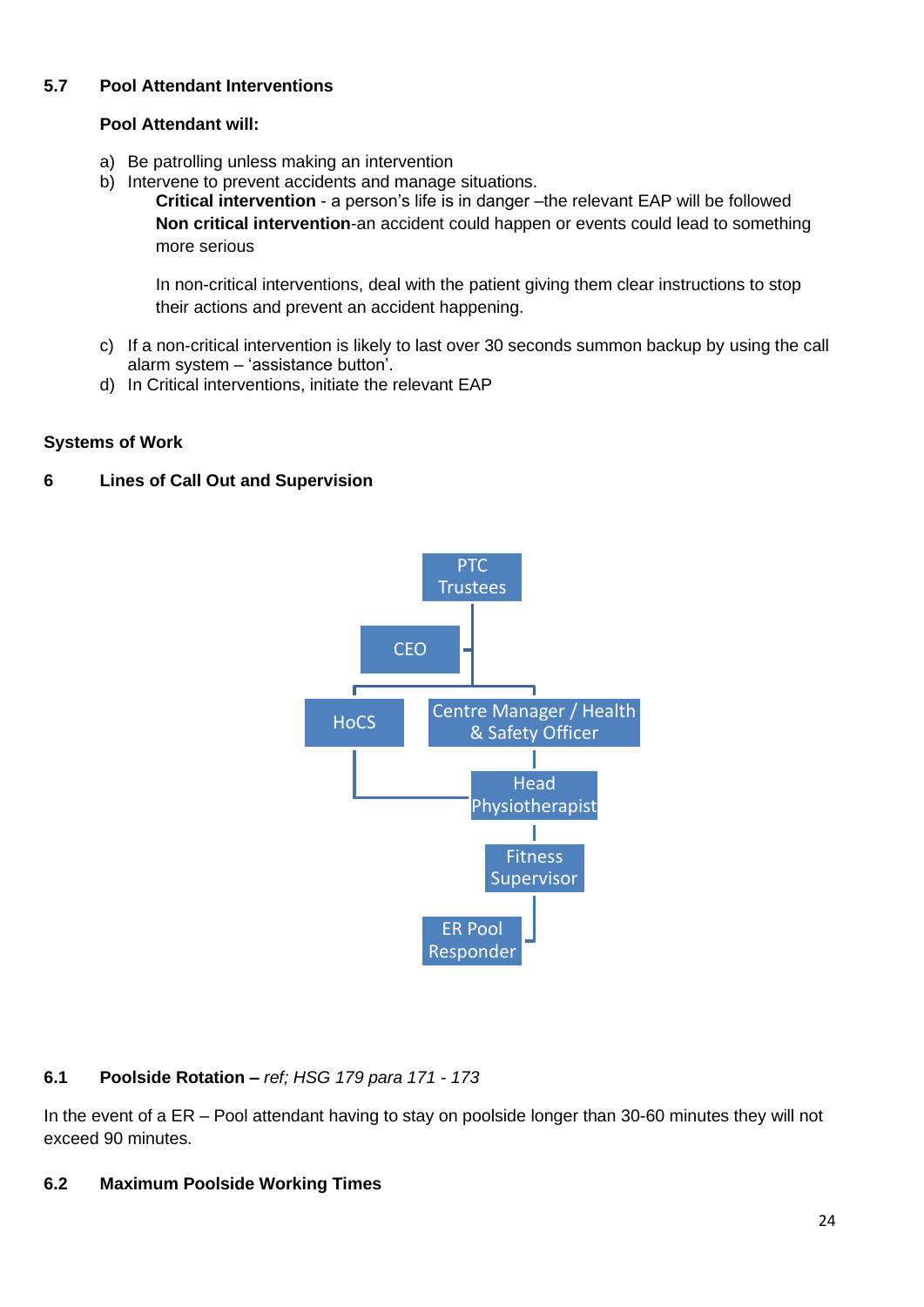ER – Pool attendants will be on poolside for 30-60 minutes at a time when a general swim session is in place, the maximum time of poolside is 90 minutes recommended by the RLSS for ER Pool attendants. However, there are some occasions where the ER- Pool may be on for the whole 90-minute period. Once they have completed their poolside stint, they will work away from the pool atmosphere giving the ER-Pool chance to cool down and replenish their energy levels away from the pool hall atmosphere.

# **Detailed Work Instructions**

# **7 Pool-Cleaning Procedures**

Housekeeping team conduct all pool cleaning please also refer to SSoW SS029 in the risk assessment folder.

# **7.1 Opening and Closing Checklist & Safe Setting Up and Checking of Equipment**

The opening and closing checklist is kept in the main physio office and completed daily. Records kept by Fitness Supervisor.

# **7.2 Diving Procedures –** *ref; HSG 179 Para 217 - 219*

Both pools have a no diving policy in place at all times.

# **7.3 Regular Maintenance**

Any areas, which require maintenance, are reported on the *'Maintenance'* form on the business files and reported to the Fitness Supervisor in case the current pool maintenance contractor needs contacting. (Topline)

Pool hoist is serviced by Curtis Lists on a 6 monthly basis. All pool plant equipment is serviced twice yearly by TopLine ( 01772617063)

# **7.4 Pool Water Treatment**

**Pool Treatment –** *ref; PWTAG – Swimming Pool Water, HSG 179 para 314 – 401, COSHH 1992 & PPE Regs 1992*

The chemicals / instruments used to treat the pool water are:

- 1. Sodium Hypochlorite -HSG 179 369, 372 373
- 2. Polyaluminium Chloride (PAC)
- 3. Sodium Bisulphate
- 4. Sodium Bicarbonate
- 5. Sodium Thiosulphate

For full details on the above chemicals see, the COSHH datasheets found in the COSHH file located in the nurses surgery, in the plant room and in the Risk Assessment Folder in the Head Physio Office.

On a daily basis, there are manual water checks completed 3 times a day Monday to Thursday and 2 times a day on Friday along with 24-hour automatic dosing system in place. A monthly bacteriological test completed by an external company. For other procedures, which take place such as backwashes, see plant room check sheets and plant room handbook.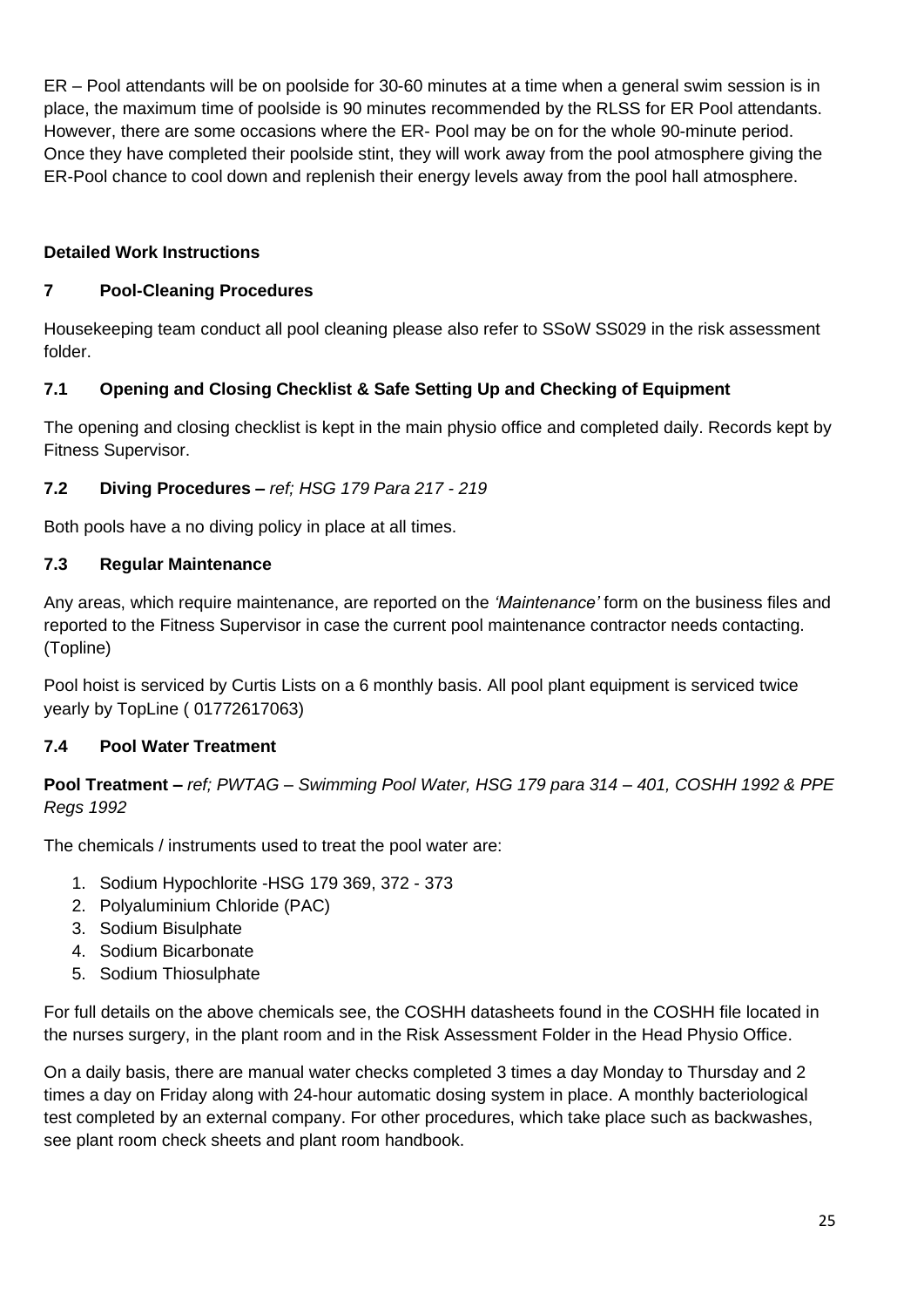#### **First Aid Supplies and Training –** *ref: The H&S first aid Regs 1981*

# **8 Equipment**

In a typical box there is: x1 Guidance leaflet x1 pocket mask x60 sterile plasters x6 eye pads x8 triangular bandages x12 medium sterile dressings x4 large sterile dressings x20 individually wrapped wipes x3 disposable gloves (pair)

Some First Aid boxes within the facility change and will have more or less than the amount shown above. Employees must familiarise themselves with the locations and items within each box.

First Aid boxes are checked by the nursing team.

#### **8.1 Location, Checking and Stock Ordering and Control**

There are x12 main first aid boxes located around the site. For the pool, gym and physio usage there is x1 reception, x1 nurses surgery & x1 Eye Wash in the Plant Room. If an employee uses any equipment out of a first aid box, they must inform the nursing team so that they can replenish the item. All spares are kept in the nursing surgery. Stock is checked on a fortnightly basis and orders made when required.

#### **8.2 Eye Wash Stations**

There are 3 main eyewash stations around the facility:

- 1 x Nurses Surgery
- 2 x Plant Room

In each first aid kit, there are also a number of smaller saline eyewash capsules.

The stations and capsules are checked on a fortnightly basis along with the first aid equipment.

#### **8.3 First Aiders & Training –** *ref; HSG 179 para 151-164*

First Aid training is offered to all employees, and a basic level is included within the ER Pool Responder Qualification. In the event of an emergency a member of the nursing team will respond along with the ER Pool Responder to help with any care needs identified.

#### **8.3.1 Records of Training**

Pool training records are kept by the Fitness Supervisor, First Aid training records are kept by the PTC HR Team.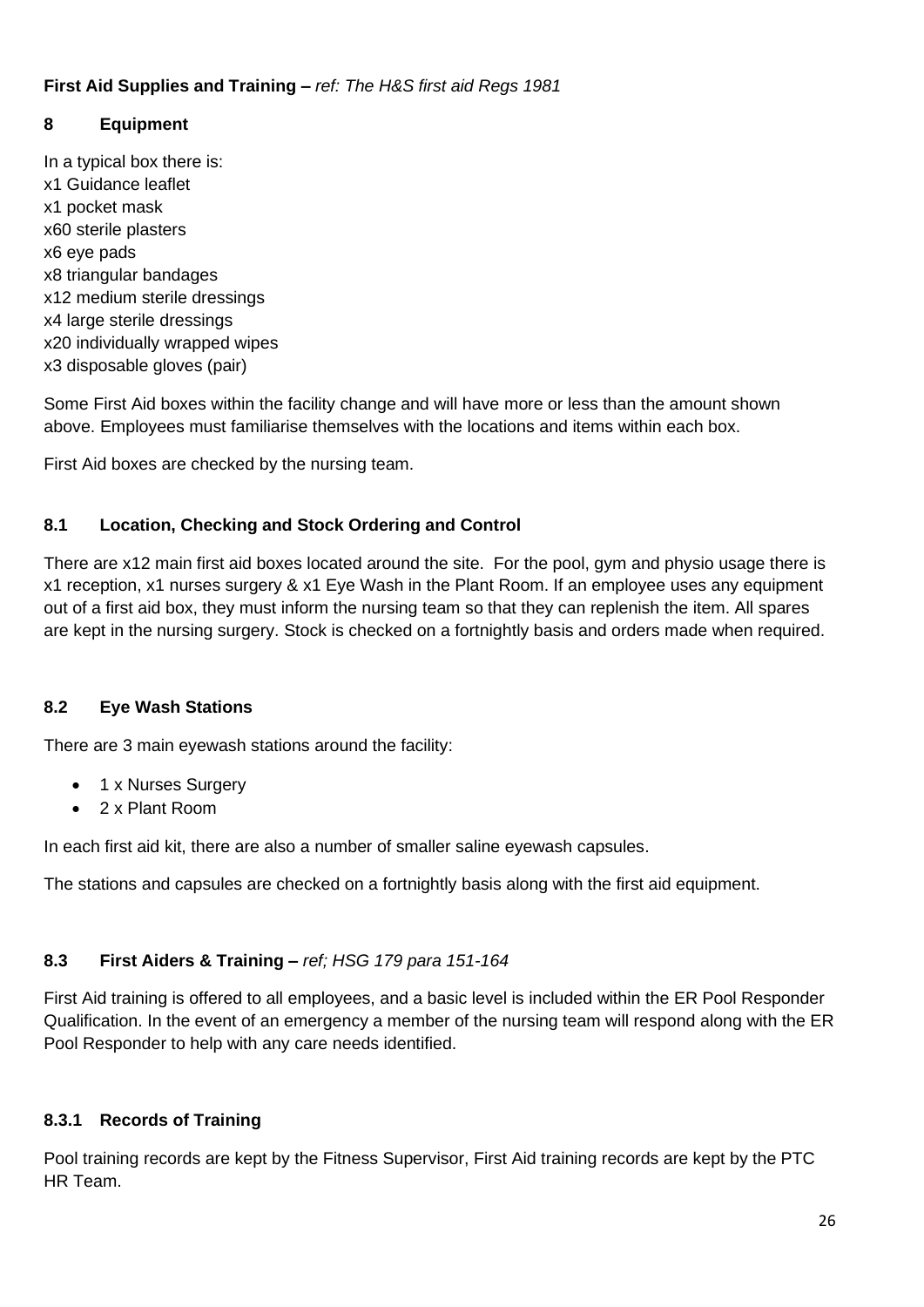#### **8.4 Sharps Kit – Location and Use –** *Ref; PPE at work Regs 1992*

There is one sharps bin located within the Physiotherapy Department. On a monthly basis an external company; Cathedral Hygiene comes and disposes of any sharps within the kit. To put sharps in to the bin the staff member must wear the correct PPE in this case gloves. Be extra careful when moving any sharps not to injure yourself or others.

# **8.5 Links with Emergency Services**

Other than the normal link with the emergency services when dialling 9-999 or 9-112.

When any break glass point or smoke detector is activated this sets off the fire alarm panel found within reception. If activated it will send an automatic emergency call to the fire department. For full details on this look in EAP - Fire and Evacuation Procedure

#### **8.6 Location of Accident Forms and Reporting –** *Ref; RIDDOR 1995*

To assist communication between Hirers, Users and Staff, all incidents however minor should be noted in the Accident Book. This will enable preventative action to be taken wherever possible and to compile a record of recurring incidents.

All first aid incidents should be recorded in the Accident Reports Book, located in the nurses surgery. Once a form has been completed, the form must be taken out and taken to the Head Nurse & Centre Manager . All completed forms are kept within the 'Accident Reports' folder.

In the event of a major incident, inform the Centre Manager & CEO immediately in order for RIDDOR notification to take place. Reportable incidents include fatality, specified major injury, dangerous occurrence or disease.

# **Details of Alarm Systems and Emergency Equipment, Maintenance Arrangements**

#### **9 Alarm Systems**

There are 2 different alarms within PTC:

- 1. Fire alarm
- 2. Drown Alarm / Accessible Changing Rooms / Changing Rooms / Gym / Sports Hall

A full detail on what to do if the fire alarm goes off – see EAP

A full detail on what to do if the drowning/patient alarm goes off – see EAP

The fire alarm and drowning alarms are tested once a week which is then recorded by the maintenance team on a check sheet, the drowning alarm is recorded by the Fitness Supervisor.

#### **9.1 Building and Premises**

Diagrams to be found in section 1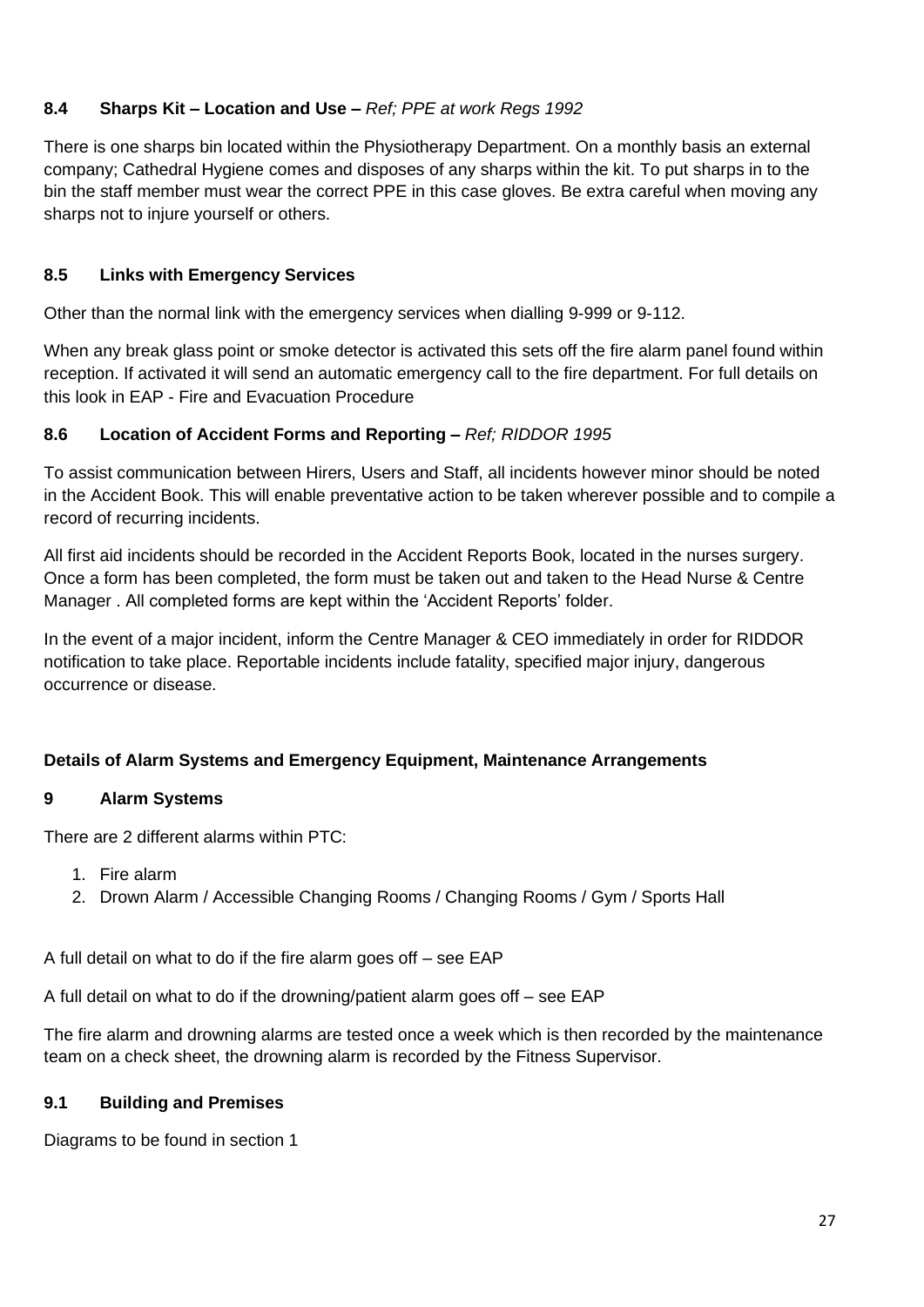Alarms detailed in section 1.1

# **9.2 Accessible Toilet**

There is 1 accessible toilet room on poolside, and 1 accessible toilet and shower changing facility next to the hydrotherapy pool. In each toilet, there is a safety arm to help access the toilet along with a disabled alarm in the hydro pool accessible change. If pulled, the alarm goes off in the physio department and the nurses surgery.

When the alarm has been activated, a light will show on the control panel showing code **' 209'** Employees will go to this point and implement the EAP where required.

# **9.3 Plant Room & Chemicals**

For full details see relevant COSHH documentation stored in the Plant Room, Chemicals, Storage etc.

# **9.4 Emergency Equipment**

# **AED**

There are three AEDs on site: ZOLL AED plus found in the Gym, entrance to clinical wing and in reception by the CEO Office. Within the kit there is: 1 razor, drying pad, pair of gloves and Adult pads and child AED pads.

The Gym AED is checked every morning on the opening up sheet to check it is working correctly. There should be a green tick light in the top right corner if the AED is fully functional. If there is no green tick showing there is an issue with the AED, which will be recorded on the opening up sheet and the Duty Nurse will follow the correct steps to fix the issue once informed.

The Reception AED is checked every morning on the nursing opening up sheet to check it is working correctly. There should be a green tick light in the top right corner if the AED is fully functional. If there is no green tick showing there is an issue with the AED, which will be recorded on the opening up sheet and the Duty Nurse will follow the correct steps to fix the issue once informed.

#### **PXB**

For full details look in the PXB manual and RLSS website. For training records see Fitness Supervisor.

#### **Aqua Board**

For full details look in the Aquaboard manual and RLSS website. For training records see Fitness Supervisor.

#### **Pocket Masks**

There are 2 Pocket masks within the wetside facilities. There is one in each pool area . In the event of an emergency all first aiders are trained to ask for a pocket mask and on arrival must use one to protect themselves from infection.

# **Rescue Equipment**

On the Leisure Pool there are 4 Torpedo Buoys, 3 Reach Poles & 1 PXB

On the Hydrotherapy Pool there is 1 Torpedo Buoy, 1 Reach Pole, 1 AquaBoard & 1 Chair Hoist